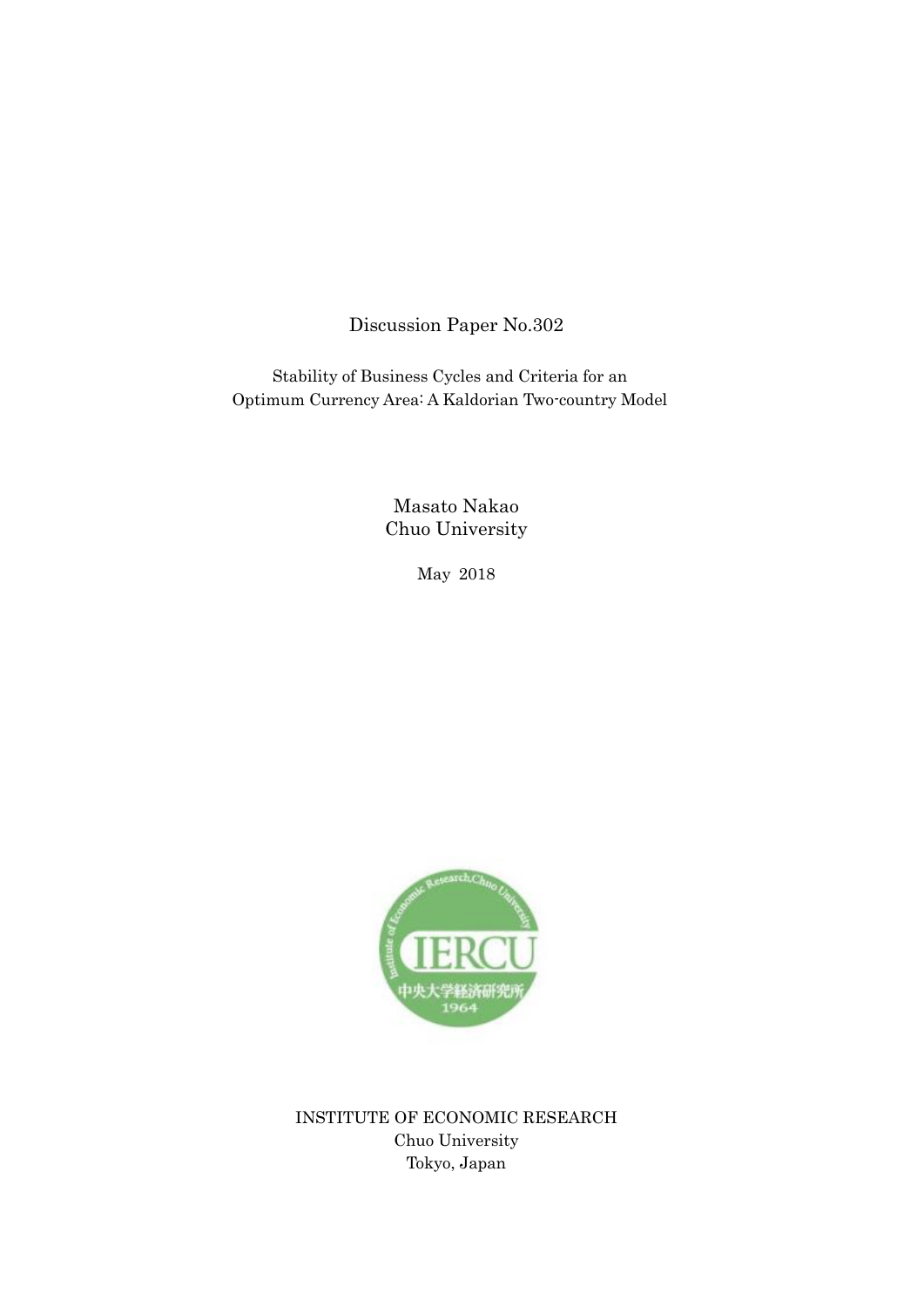# Stability of Business Cycles and Criteria for an Optimum Currency Area: A Kaldorian Two-country Model

Masato Nakao*<sup>∗</sup>*

Faculty of Economics, Chuo University*†*

#### **Abstract**

In this study, we focus on the relationship between the stability of business cycle and the criteria of optimum currency area. We do so by investigating the effect of satisfying the criterion of the degree of an economic openness on the stability of the business cycle, using a Kaldorian two-country model with a monetary union and imperfect capital mobility. We find that an increase in capital mobility is a destabilizing factor, whereas an increase in the degree of openness of an economy and a counter-cyclical fiscal policy are a stabilizing factors. Furthermore, we obtain the result that a high degree of economic openness can adjust a shock in the monetary union regardless of whether the shock is asymmetric. The criterion of degree of economic openness serves as one of the criteria for optimum currency area, even if an asymmetric shock tends to occur by regional concentration of industry due to high degree of openness of the economy.

Keyword: Optimum currency area, Kaldorian two-country model, Stability of business cycle, Euro area

*<sup>∗</sup>*nakaom@tamacc.chuo-u.ac.jp

*<sup>†</sup>*742-1, Higashi-nakano, Hachioji, Tokyo 192-0393, Japan.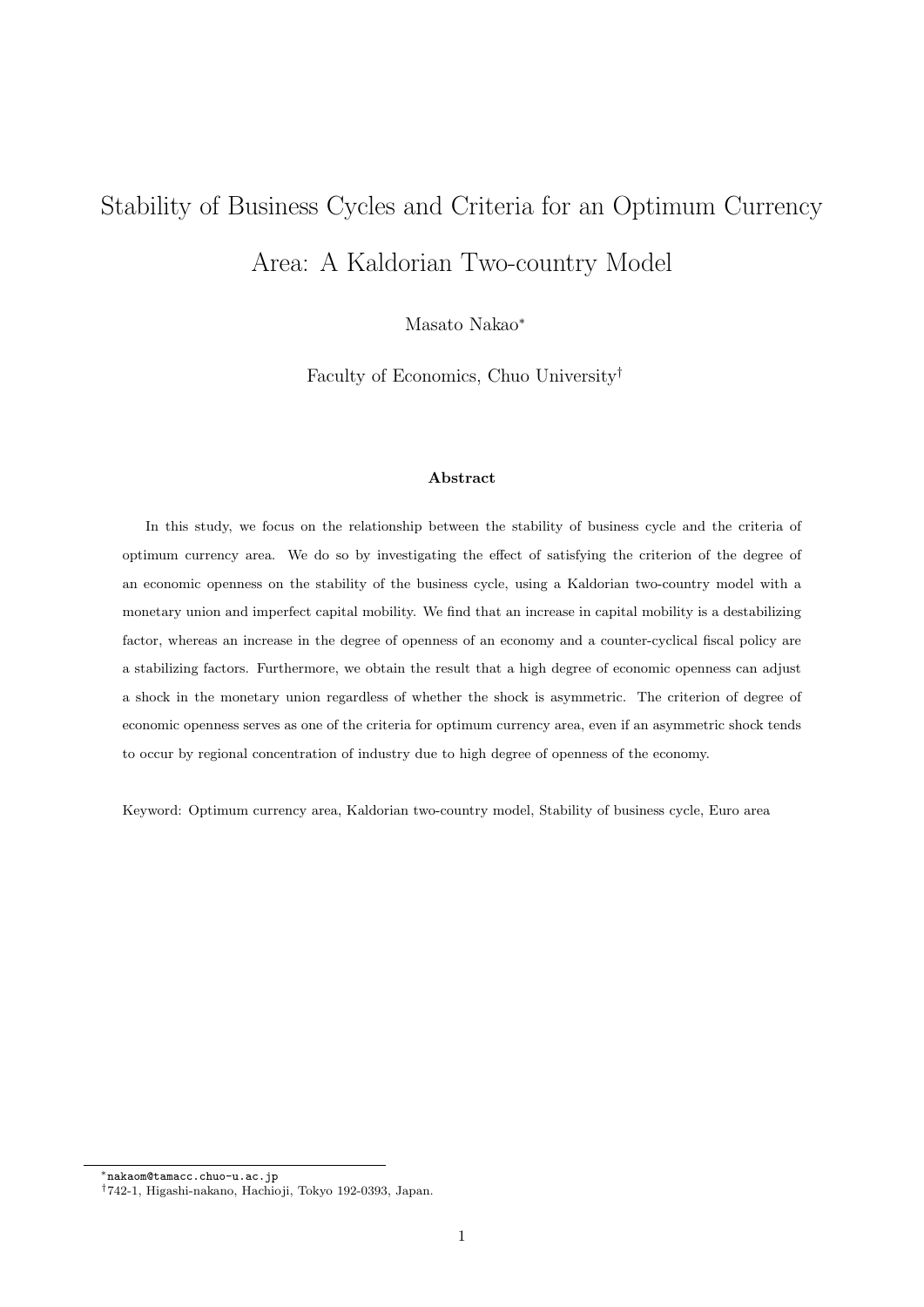## **1 Introduction**

The theory of optimum currency area (OCA) considers what needs to be done for successful currency integration. Many economists (e.g., Mundell (1961), McKinnon (1963), and Kenen (1969)) have considered the OCA theory and have suggested the criteria for an OCA.

In particular, McKinnon (1963) argues the criteria should include "a high degree of openness of the economy," in other words, countries that are very open to trade and trade heavily with each other form an OCA (Baldwin and Wyplosz (2015)). Domestic prices of countries with a higher degree of openness are likely to be affected by international price changes, because the cost of the countries is strongly affected by import prices. In addition, domestic prices are sensitive to fluctuations in exchange rates. Therefore, a nominal exchange rate adjustment by currency devaluation is not very useful because it changes domestic prices. Countries with a higher degree of openness have low costs, which makes it impossible to devalue a currency by monetary union.

The criteria for an OCA can be classified into two viewpoints. The first is whether it is possible to prevent the occurrence of shock. The second viewpoint is whether an adjustment is possible after a shock occurs. The criterion of openness of the economy is compatible with the viewpoint of prevention of the occurrence of asymmetric shock.1)

European Commission (1990) indicates that a demand shock has similar impacts on countries participating in a monetary union. The reason is that a monetary union leads to structure of trade that trades products of the same category with each other occurs owing to economies of scale. Therefore, a shock tends to be symmetrical as integration progresses. This view on the criterion of openness of the economy is called the European Commission view.

However, there is another view on the relationship between openness of an economy and asymmetric shock, the Krugman view. Krugman (1991) points out that a negative relationship exists between economic integration and symmetry of shock, because economies of scale caused by a high degree of economic openness bring regional concentration of industry, so that industrial-specific shocks tend to become a country-specific shock.

The analysis of asymmetric shock is a central tenet of the OCA theory. Thus, the issue is whether openness of an economy causes an asymmetric shock. However, if the business cycles of countries in a monetary union are stabilized by satisfying the criterion of openness of the economy regardless of whether the shock is asymmetrical when countries depart from equilibrium by the shock, then the monetary union area satisfying the criterion becomes an OCA, even if Krugman's view is correct and an asymmetric shock tends to occur.

Gächter, Riedl and Ritzberger-Grünwald (2012) point out the relationship between business cycles and the OCA theory as well as problems with the theory. According to the authors, a criticism of the OCA theory is that its different criteria could not be integrated within a uniform framework. Moreover, some listed criteria are difficult to measure (Robson (1998)) or compare (e.g., Tavlas (1994)). In the end, the discussion led to the

<sup>&</sup>lt;sup>1</sup>)See De Grauwe (2016) and Mongelli (2002) for a detailed discussion on openness of an economy.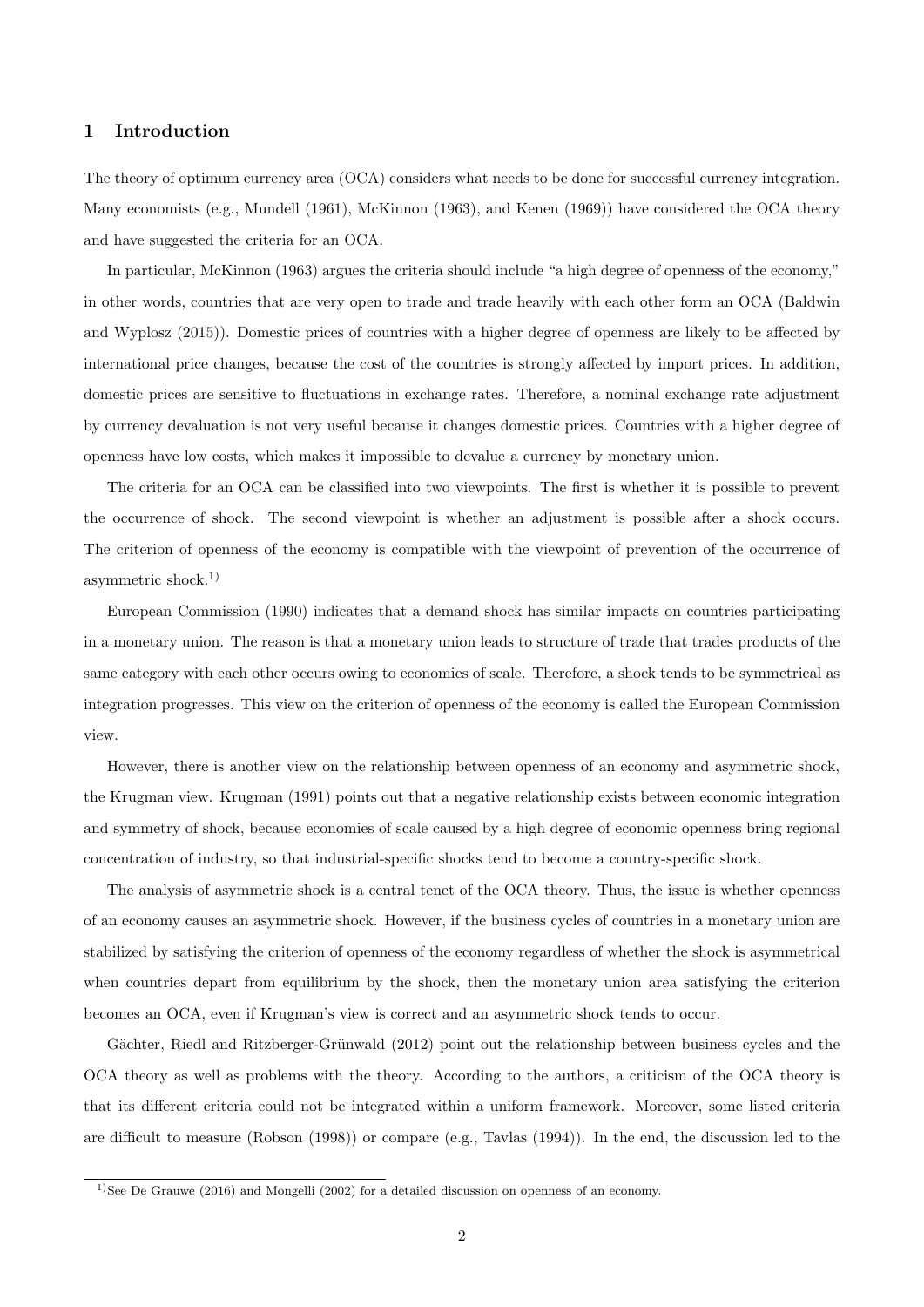development of a few "metacriteria" that implicitly subsume some of the individual conditions. In particular, the synchronization of business cycles has become established as a key OCA metacriterion.

Regarding the synchronization of business cycles, De Grauwe and Ji (2016) argues that the best possible way to deal with business cycle movements whose amplitude is unsynchronized is by introducing a budgetary union. The authors point out that the underlying assumption of the OCA prescription for structural reform is that asymmetric shocks are permanent, and that it does not follow that more flexibility is the answer when the shocks are temporary. Nakao (2017) proves this result theoretically and argues that an increase in capital mobility between countries in a capital markets union is a destabilizing factor, whereas an increase in fiscal transfers between such countries is a stabilizing factor.

However, if the business cycles of countries in a monetary union are stabilized by satisfying the criteria for an OCA regardless of whether the business cycles are synchronized when countries depart from equilibrium by the shock, they are synchronized at the equilibrium point finally. Therefore, it is important from the perspective of OCA metacriteria that business cycles are stabilized.

In this study, we investigate whether an increase in the degree of economic openness is a stabilizing factor. We use a Kaldorian two-country model with a monetary union and imperfect capital mobility. Although there are several studies on business cycles using a Kaldorian (or Keynesian dynamic) model (e.g., Asada, Inaba and Misawa (2001), Asada, Chiarella, Flaschel and Franke (2003), and Asada (2004)), little research has been undertaken to consider the OCA theory in Kaldorian terms. An analysis of the OCA theory using a Keynesian dynamic stability concept enables us to theoretically judge whether a monetary union has a shock adjustment function, and has the advantage of facilitating judgment about whether the Euro area can survive.

The rest of this paper is organized as follows. In Section 2, we formalize the Kaldorian model, which consists of a five-dimensional system of nonlinear differential equations. In Section 3, we analyze the uniqueness of the equilibrium solution of the model formulated in Section 2. In Section 4, we investigate the conditions for local stability of the equilibrium point. In Section 5, we present the results of some numerical simulations that support the theoretical analysis in Section 4. Section 6 concludes.

#### **2 Formulation of the Kaldorian Two-Country Model**

In this section, we consider the economy of a monetary union using a Kaldorian two-country model with a monetary union and imperfect capital mobility, based on Asada, Inaba and Misawa (2001) and Asada (2004).

To analyze a monetary union, such as the euro area, we represent the exchange rate as follows.

$$
E = E^e = \bar{E} = 1,\tag{1}
$$

where  $E$  is the exchange rate and  $E^e$  is the expected exchange rate of the near future. We assume that the exchange rate and expected exchange rate are one, because a single currency is used in a monetary union.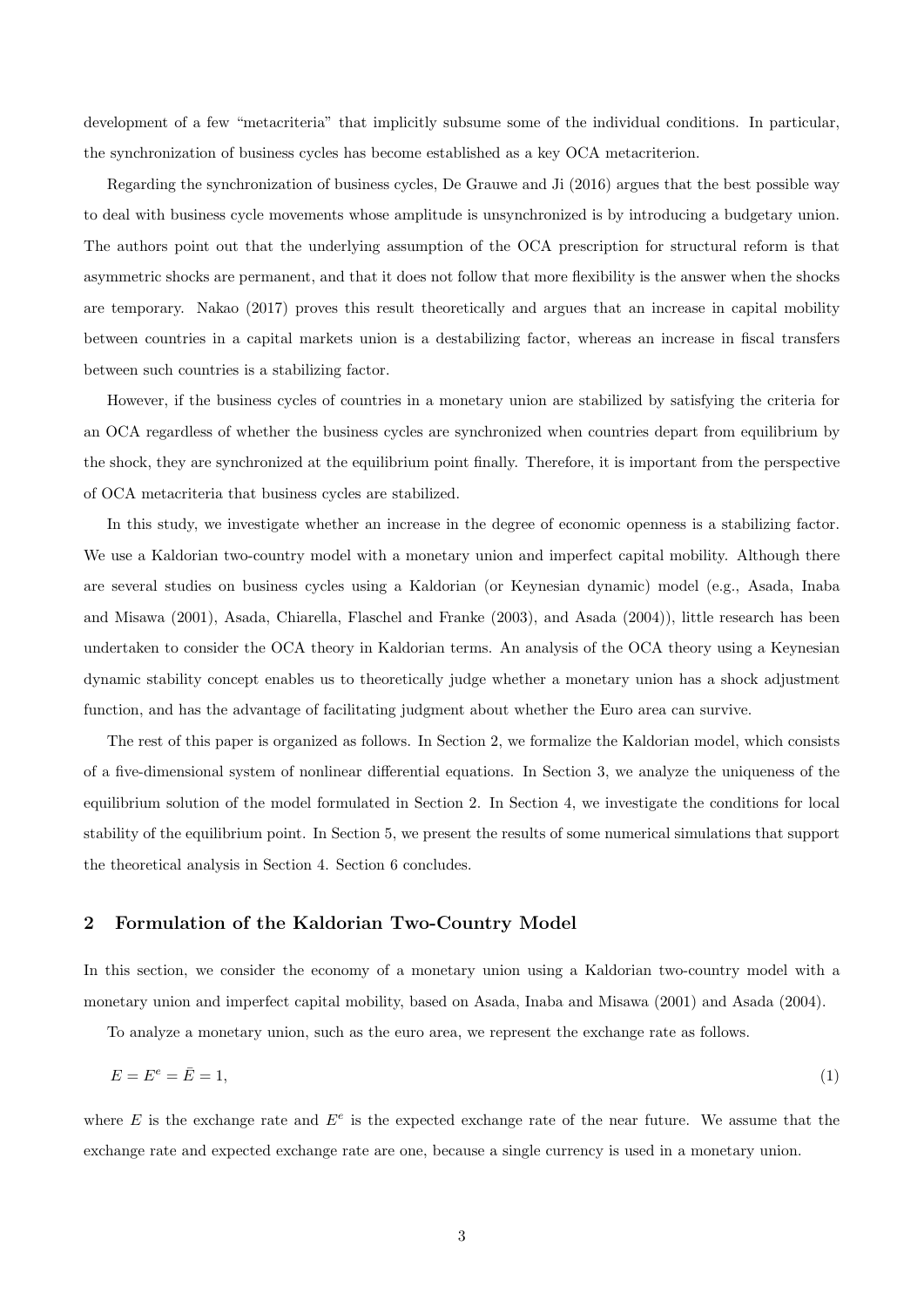Furthermore, we assume a fixed price economy.

$$
p_1 = p_2 = 1.\tag{2}
$$

To simplify the analysis, we focus on a fixed price economy in the short run. This assumption eliminates price fluctuations. Therefore, we do not deal with the issues of inflation and deflation.

Under this assumption about the exchange rate and price, our model consists of the following system of dynamic equations in the medium run with flexible capital stock.

#### (1) Behavioral equations

$$
\dot{Y}_i = \alpha_i \left[ C_i + I_i + G_i + J_i - Y_i \right] \; ; \; \alpha_i > 0,\tag{3}
$$

$$
C_i = c_i (Y_i - T_i) + C_{0i} \; ; \; 0 < c_i < 1, \, C_{0i} \ge 0,\tag{4}
$$

$$
T_i = \tau_i Y_i - T_{0i} \; ; \; 0 < \tau_i < 1, \quad T_{0i} \ge 0,\tag{5}
$$

$$
I_i = I_i(Y_i, K_i, r_i) \; ; \; I_{Y_i}^i = \frac{\partial I_i}{\partial Y_i} > 0, \; I_{K_1}^i = \frac{\partial I_i}{\partial K_i} < 0, \; I_{r_i}^i = \frac{\partial I_i}{\partial r_i} < 0,\tag{6}
$$

$$
\dot{K}_i = I_i \left( Y_i, K_i, r_i \right),\tag{7}
$$

$$
G_i = G_{0i} + \gamma_i \left( \bar{Y}_i - Y_i \right) ; \ \gamma_i > 0,\tag{8}
$$

$$
M_i = L_i(Y_i, r_i) \; ; \; \frac{\partial L_i}{\partial Y_i} > 0, \, L_{r_i}^i = \frac{\partial L_i}{\partial r_i} < 0,\tag{9}
$$

$$
J_1 = \delta H_1(Y_1, Y_2) \; ; \; H_{Y_1}^1 = \frac{\partial H_1}{\partial Y_1} < 0, H_{Y_2}^1 = \frac{\partial H_1}{\partial Y_2} > 0, 0 \le \delta \le 1,\tag{10}
$$

$$
Q_1 = \beta \{r_1 - r_2\} \; ; \; \beta > 0 \tag{11}
$$

#### (2) Definitional equations

$$
A_1 = J_1 + Q_1,\tag{12}
$$

$$
J_1 + J_2 = 0,\t(13)
$$

$$
Q_1 + Q_2 = 0,\t\t(14)
$$

$$
A_1 + A_2 = 0,\t\t(15)
$$

$$
\dot{M}_1 = A_1,\tag{16}
$$

$$
\bar{M} = M_1 + M_2,\tag{17}
$$

where subscript  $i$   $(i = 1, 2)$  is the index number of a country, and the definitions of the other symbols are as follows:  $Y_i$  is real net national income,  $C_i$  is real private consumption expenditure,  $I_i$  is real net private investment  $\alpha$  expenditure,  $G_i$  is real government expenditure,  $K_i$  is real capital stock,  $\bar{Y}_i$  is the level of real national income that a government determine the counter-cyclical government expenditure (this is not necessarily natural output), *T<sup>i</sup>* is the real income tax,  $T_{0i}$  is the negative income tax (or basic income),  $M_i$  is the nominal money supply,  $p_i$  is the price level,  $r_i$  is the nominal rate of interest,<sup>2)</sup>  $J_i$  is real net exports,  $Q_i$  is the real capital account balance,

<sup>&</sup>lt;sup>2)</sup>In this study, for the sake of simplicity, public bonds and stock are treated as perfect substitute goods.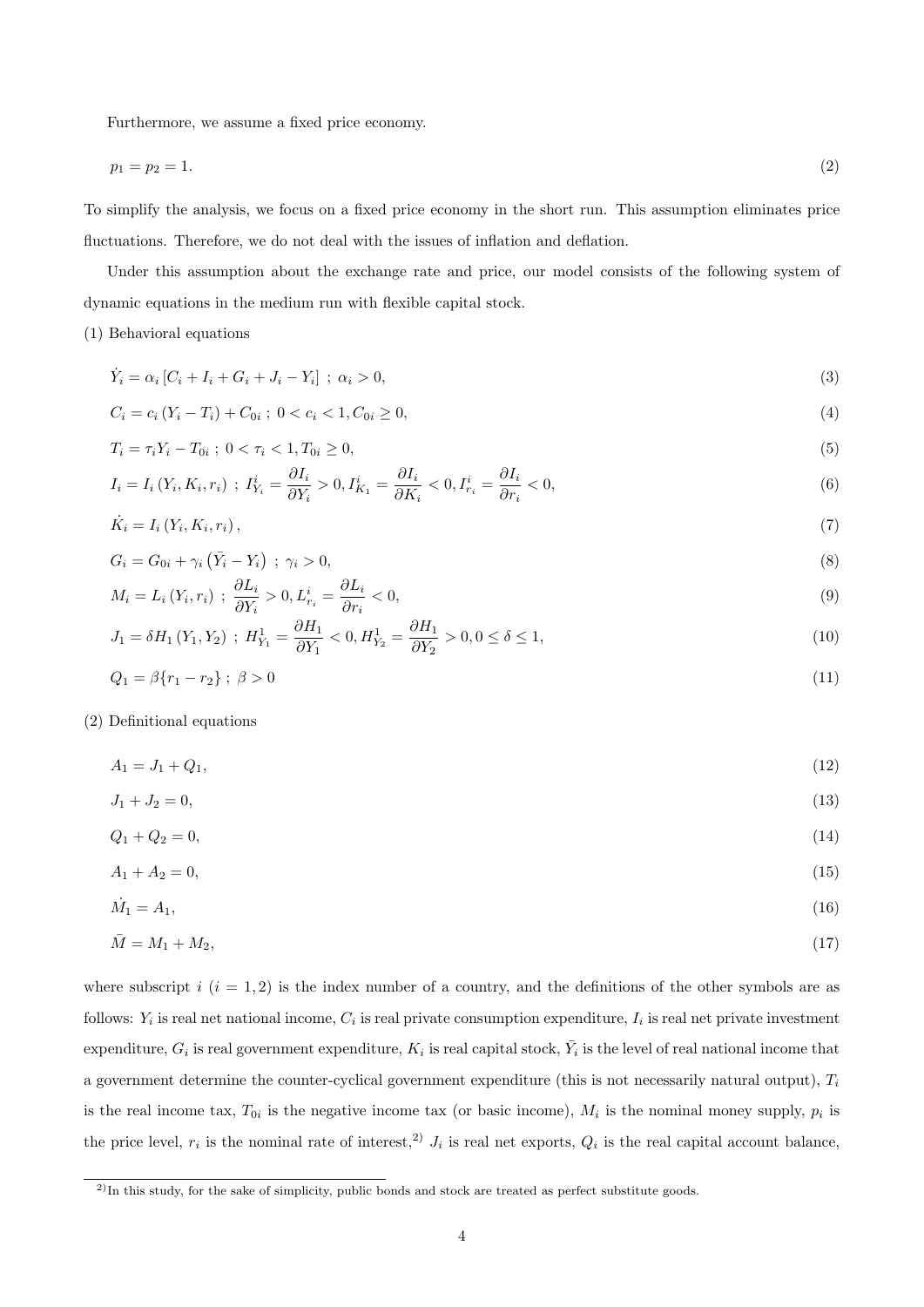and  $A_i$  is the real total balance of payments. The dots above the symbols represent derivatives with respect to time.

Eq. (3) is the disequilibrium quantity adjustment process in the goods market. Parameter  $\alpha_i$  represents the adjustment speed of the goods market. Eq. (4) is the Keynesian consumption function indicating the behavior of the consumer. Eq. (5) is the standard tax function. Eq. (6) is the standard Kaldorian investment function. Eq. (7) is the dynamic equation of capital stock. Eq. (8) is the government expenditure function. Parameter  $\gamma_i$ represents the degree of counter-cyclical fiscal policy. The larger  $\gamma_i$  is, the larger is counter-cyclical government expenditure;, Eq. (9) represents the equilibrium condition in the monetary market. Eq. (10) is the real net export function of country 1. Parameter  $\delta$  represents the degree of openness of the economy and  $H_i$  is real net exports discounted by *δ*. Eq. (11) is the real capital account balance function of country 1 in the model with imperfect capital mobility. Parameter  $\beta$  indicates the degree of mobility of international capital flows. The larger  $\beta$  is, the higher is the degree of mobility of international capital flows. The model of perfect capital mobility is a special case in which  $\beta$  is infinite, and the following equation is always established in the case of a fixed exchange rate system:  $r_1 = r_2$ . Eq. (12) is the definitional equation of the real total balance of payments of country 1. Eqs. (13), (14), and (15) imply that net export surplus, capital account balance surplus and the total balance of payments surplus of a country must be accompanied by the same amounts of the current account deficit, capital account balance deficit, and the total balance of payments deficit of another country, respectively; Eq. (16) means that the nominal money supply of country 1 increases (decreases) according to the total balance of payment surplus (deficit) of country 1. Eq. (17) indicates that the total nominal money supply of two countries is fixed by the European Central Bank.

Then, we transform this system into a more compact system. We obtain the following LM equation by solving Eq. (9) with respect to  $r_i$ .

$$
r_i = r_i(Y_i, M_i) \; ; \; r_{Y_i}^i = \frac{\partial r_i}{\partial Y_i} = -\frac{L_{Y_i}^i}{L_{r_i}^i} > 0, \; r_{Mi}^i = \frac{\partial r_i}{\partial M_i} = \frac{1}{L_{r_i}^i} < 0. \tag{18}
$$

Furthermore, we obtain the following money supply equation of country 2 from Eq. (17)

$$
M_2 = \overline{M} - M_1 = M_2 \left( M_1 \right) \tag{19}
$$

Combining Eqs. (3)–(19), we obtain the following five-dimensional system of nonlinear differential equations, given policy parameters  $\overline{M}$ ,  $G_i$ , and  $\tau_i$  (*i* = 1, 2).

$$
\dot{Y}_1 = \alpha_1 \left\{ c_1 \left( 1 - \tau_1 \right) Y_1 + C_{01} + c_1 T_{01} + G_{01} + \gamma_1 \left( \bar{Y}_1 - Y_1 \right) + I_1 \left( Y_1, K_1, r_1 \left( Y_1, M_1 \right) \right) + \delta H_1 \left( Y_1, Y_2 \right) - Y_1 \right\}
$$
\n
$$
= V_1 \left( Y_1, K_1, Y_2, M_1; \alpha_1, \gamma_1, \mu \right),\tag{20}
$$

$$
\dot{K}_1 = I_1(Y_1, K_1, r_1(Y_1, M_1)) = V_2(Y_1, K_1, M_1), \qquad (21)
$$

$$
\dot{Y}_2 = \alpha_2 \left\{ c_2 \left( 1 - \tau_2 \right) Y_2 + C_{02} + c_2 T_{02} + G_{02} + \gamma_2 \left( \bar{Y}_2 - Y_2 \right) + I_2 \left( Y_2, r_2 \left( Y_2, M_2 \left( M_1 \right) \right) \right) - \delta H_1 \left( Y_1, Y_2 \right) - Y_2 \right\}
$$
\n
$$
= V_3 \left( Y_1, Y_2, K_2, M_1; \alpha_2, \gamma_2, \mu \right),\tag{22}
$$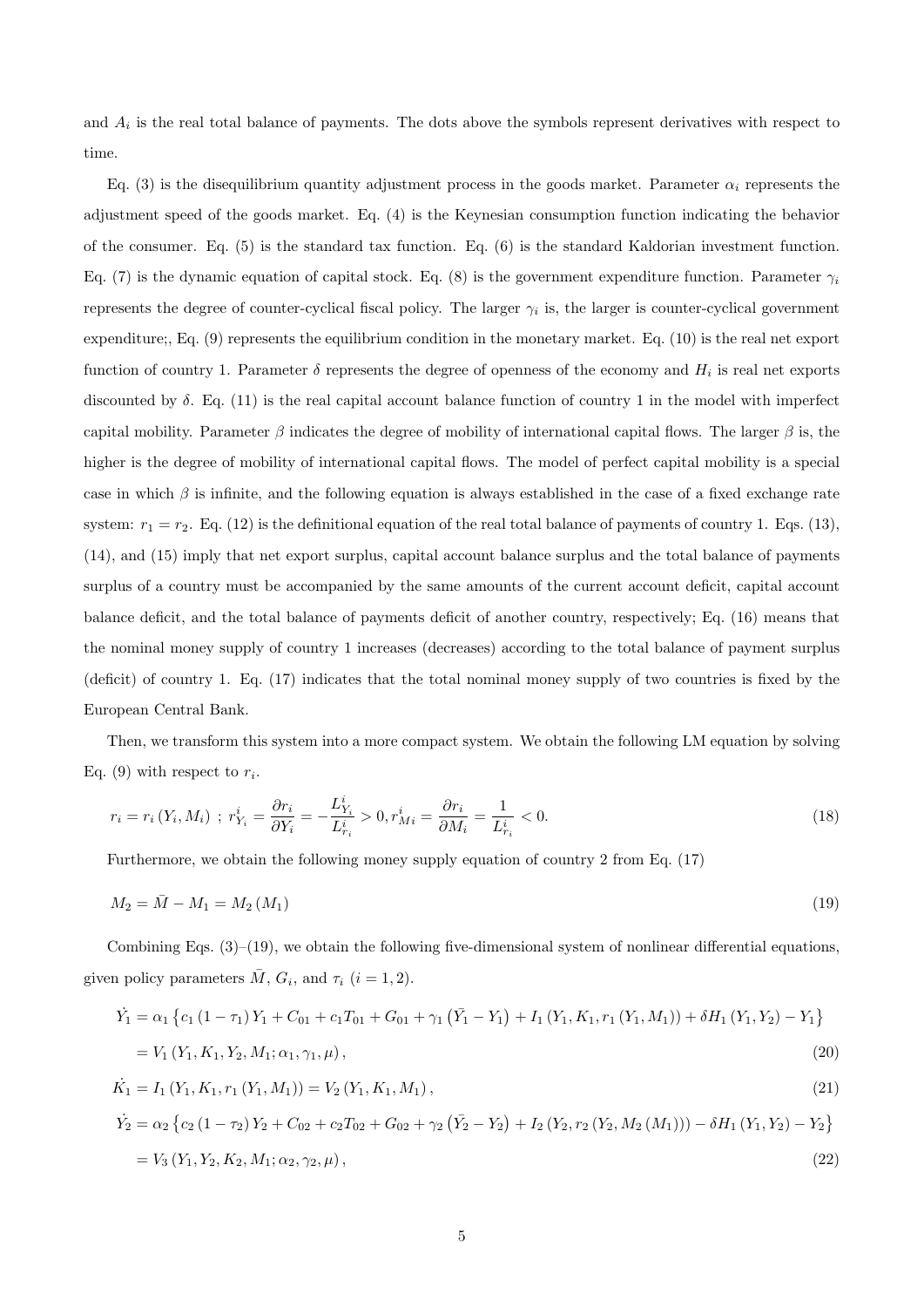$$
\dot{K}_2 = I_2 \left( Y_2, r_2 \left( Y_2, M_2 \left( M_1 \right) \right) \right) = V_4 \left( Y_2, K_2, M_1 \right),\tag{23}
$$

$$
\dot{M}_1 = \delta H_1(Y_1, Y_2) + \beta \{r_1(Y_1, M_1) - r_2(Y_2, M_2(M_1))\} = V_5(Y_1, Y_2, M_1; \beta)
$$
\n(24)

## **3 Uniqueness of the Equilibrium Solution**

In this section, we show that the equilibrium point of Eqs.  $(20)-(24)$  is unique if it exists.<sup>3)</sup>

We define an equilibrium point of Eqs. (20)–(24) as a point  $(Y_1^*, K_1^*, Y_2^*, K_2^*, M_1^*)$  > (0,0,0,0,0) that satisfies  $\dot{Y}_1 = \dot{K}_1 = \dot{Y}_2 = \dot{K}_2 = \dot{M}_1 = 0$ . Then, it follows from Eqs. (20)–(24) that an equilibrium point is a solution of the following system of simultaneous equations.

$$
0 = c_1 (1 - \tau_1) Y_1 + C_{01} + c_1 T_{01} + G_{01} + \gamma_1 (\bar{Y}_1 - Y_1) + I_1 (Y_1, K_1, r_1 (Y_1, M_1)) + \delta H_1 (Y_1, Y_2) - Y_1,
$$
 (25)

$$
0 = I_1(Y_1, K_1, r_1(Y_1, M_1)), \tag{26}
$$

$$
0 = c_2 (1 - \tau_2) Y_2 + C_{02} + c_2 T_{02} + G_{02} + \gamma_2 (\bar{Y}_2 - Y_2) + I_2 (Y_2, r_2 (Y_2, M_2 (M_1))) - \delta H_1 (Y_1, Y_2) - Y_2, \tag{27}
$$

$$
0 = I_2(Y_2, r_2(Y_2, M_2(M_1))), \t\t(28)
$$

$$
0 = \delta H_1(Y_1, Y_2) + \beta \{r_1(Y_1, M_1) - r_2(Y_2, M_2(M_1))\}.
$$
\n(29)

In what follows, we assume that at least one equilibrium point of Eqs.  $(20)-(24)$  exist.

However, adding some assumptions defined hereafter, we prove the uniqueness of this equilibrium point. We set the following nonempty, compact, rectangular domain  $\Omega$ , where  $\overline{Y_1}$ ,  $\overline{K_1}$ ,  $\overline{Y_2}$ ,  $\overline{K_2}$  and  $\overline{M_1}$  are sufficiently large values.

$$
\Omega \equiv \left\{ (Y_1, K_1, Y_2, K_2, M_1) \mid 0 \le Y_1 \le \overline{Y_1}, \ 0 \le K_1 \le \overline{K_1}, \ 0 \le Y_2 \le \overline{Y_2}, \ 0 \le K_2 \le \overline{K_2}, \ 0 \le M_1 \le \overline{M_1} \right\}.
$$

We write the Jacobian matrix of the system of Eqs. (20)–(24) on  $\Omega$  that are evaluated at the equilibrium point as follows:

$$
J = \begin{bmatrix} V_{11} & V_{12} & V_{13} & 0 & V_{15} \\ V_{21} & V_{22} & 0 & 0 & V_{25} \\ V_{31} & 0 & V_{33} & V_{34} & V_{35} \\ 0 & 0 & V_{43} & V_{44} & V_{45} \\ V_{51} & 0 & V_{53} & 0 & V_{55} \end{bmatrix} = \begin{bmatrix} \alpha_1 \Phi_{11} & \alpha_1 \Phi_{12} & \alpha_1 \Phi_{13} & 0 & \alpha_1 \Phi_{15} \\ V_{21} & \Phi_{12} & 0 & 0 & \Phi_{15} \\ \alpha_2 \Phi_{31} & 0 & \alpha_2 \Phi_{33} & \alpha_2 \Phi_{34} & \alpha_2 \Phi_{35} \\ 0 & 0 & V_{43} & \Phi_{34} & \Phi_{35} \\ V_{51} & 0 & V_{53} & 0 & V_{55} \end{bmatrix},
$$
(30)

where

$$
\begin{aligned} \Phi_{11} & = -\underbrace{\left\{1-c_1\left(1-\tau_1\right)\right\}}_{\text{(+)}} + I_{Y_1}^1 + I_{r_1}^1 r_{Y_1}^1 + \delta H_{Y_1}^1 - \gamma_1, \ \Phi_{12} = I_{K_1}^1 < 0, \\ & \xrightarrow{\text{(+)}} \quad \text{(+)} \quad \text{(+)} \quad \text{(+)} \quad \text{(+)} \quad \text{(+)} \quad \text{(+)} \end{aligned}
$$
\n
$$
\Phi_{13} = \delta H_{Y_2}^1 > 0, \ \Phi_{15} = I_{r_1}^1 r_{M_1}^1 > 0, \ V_{21} = I_{Y_1}^1 + I_{r_1}^1 r_{Y_1}^1, \ \Phi_{31} = -\delta H_{Y_1}^1 > 0, \\ & \xrightarrow{\text{(+)}} \quad \text{(+)} \quad \text{(+)} \quad \text{(+)} \quad \text{(+)} \quad \text{(+)}
$$
\n
$$
\Phi_{33} = -\underbrace{\left\{1-c_2\left(1-\tau_2\right)\right\}}_{\text{(+)}} + I_{Y_2}^2 + I_{r_2}^2 r_{Y_2}^2 - \delta H_{Y_2}^1 - \gamma_2, \\ & \xrightarrow{\text{(+)}} \quad \text{(+)} \quad \text{(+)} \quad \text{(+)} \quad \text{(+)}
$$

<sup>3)</sup>The explanation on the uniqueness of the equilibrium point in this section is based on Murakami and Asada (2018).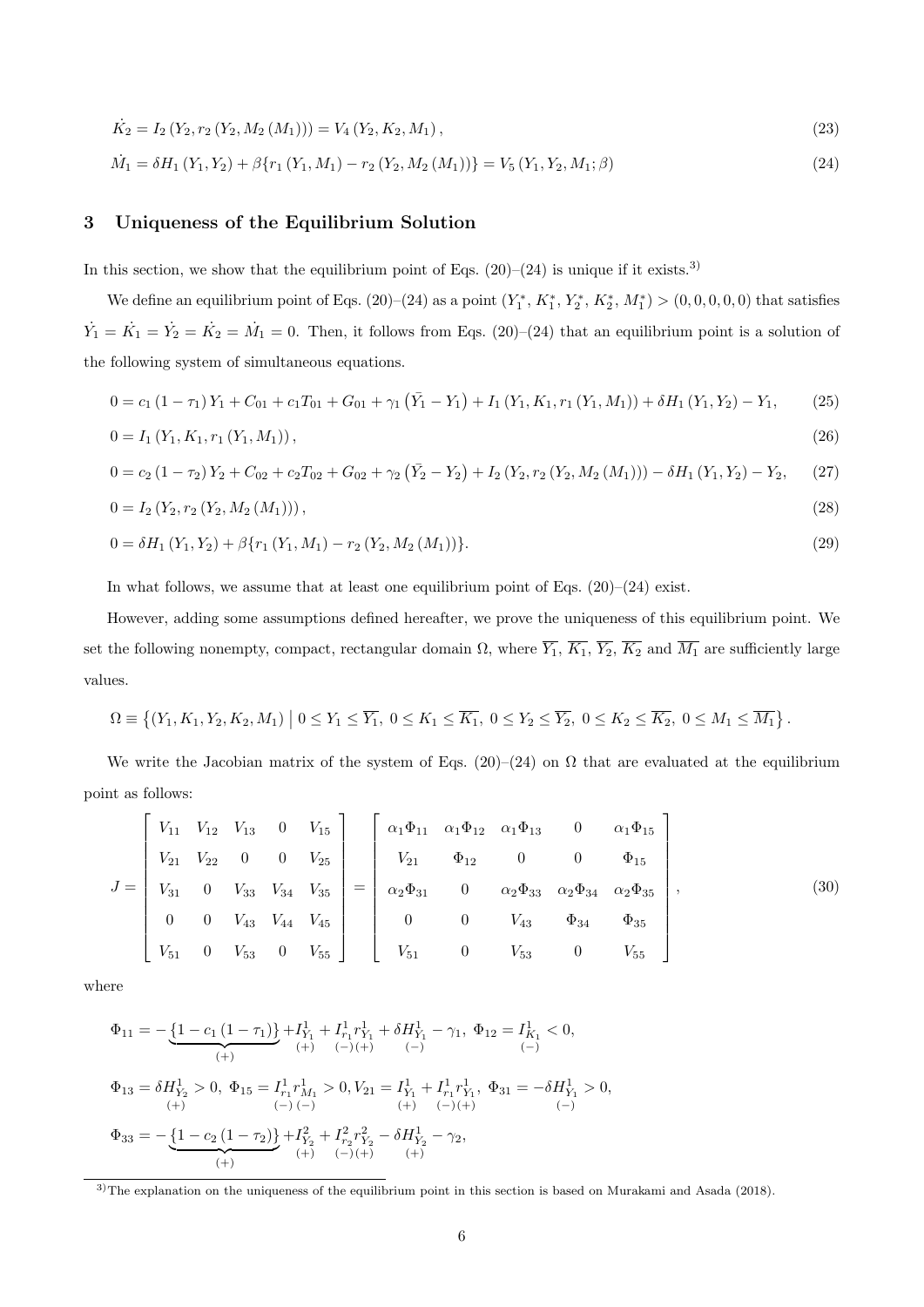$$
\begin{array}{l} \Phi_{34}=I_{K_{2}}^{2}<0,\;\Phi_{35}=-I_{r_{2}}^{2}r_{M_{2}(M_{1})}^{2}<0,\;V_{43}=I_{Y_{2}}^{2}+I_{r_{2}}^{2}r_{Y_{2}}^{2},\\ \qquad \ (-)\hspace{0.5cm} (-)\hspace{0.5cm} (-)\hspace{0.5cm} (-)\hspace{0.5cm} (+)\hspace{0.5cm} (+)\hspace{0.5cm} (-)(+)\\ \end{array}
$$
 
$$
V_{51}=\delta H_{Y_{1}}^{1}+\beta r_{Y_{1}}^{1},\;V_{53}=\delta H_{Y_{2}}^{1}-\beta r_{Y_{2}}^{2},\;V_{55}=\beta (r_{M_{1}}^{1}+r_{M_{2}(M_{1})}^{2})<0.
$$

Now, we assume as follows.

**Assumption 1.** In the region  $\Omega$ , the following inequations hold.

$$
I_{Y_1}^1 > |I_{r_1}^1 r_{Y_1}^1|, I_{Y_2}^2 > |I_{r_2}^2 r_{Y_2}^2|.
$$

**Remark 1.** Assumption 1 implies  $V_{21} > 0$  and  $V_{43} > 0$  in the region  $\Omega$ .

**Assumption 2.** Parameters  $\delta$  and  $\gamma_i$  are sufficiently large.

**Remark 2.** Assumption 2 implies  $V_{11} < 0$  (Φ<sub>11</sub> < 0) and  $V_{33} < 0$  (Φ<sub>33</sub> < 0) in the region Ω.

**Assumption 3.** In the region  $\Omega$ , the following inequations hold.

 $|\delta H_{Y_1}^1| > |\beta r^1_{Y_1}|, |\delta H_{Y_2}^1| > |\beta r^2_{Y_2}|.$ 

**Remark 3.** Assumption 3 implies  $V_{51} < 0$  and  $V_{53} > 0$  in the region  $\Omega$ .

Assumption 1 means that the sensitivities of investment with respect to the change of national incomes of country *i* are sufficiently large at the equilibrium point. This assumption is nothing but the standard hypothesis of the Kaldorian business cycle model (c.f., Kaldor (1940), Asada, Inaba and Misawa (2001), and Asada (2004)).

Now, we show that the sign of the principal minors of Jacobian matrix *J* become as follows in region  $Ω$ , in the case in which these assumptions are satisfied.

$$
V_{11} = \alpha_1 \Phi_{11} < 0, V_{22} = \Phi_{12} < 0, V_{33} = \alpha_2 \Phi_{33} < 0, V_{44} = \Phi_{34} < 0, V_{55} = V_{55} < 0,
$$
\n
$$
\begin{vmatrix}\nV_{11} & V_{12} \\
V_{21} & V_{22}\n\end{vmatrix} = \alpha_1 \Phi_{11} \Phi_{12} - \alpha_1 \Phi_{12} V_{21} > 0, \begin{vmatrix}\nV_{11} & V_{13} \\
V_{31} & V_{33}\n\end{vmatrix} = \alpha_1 \Phi_{11} \alpha_2 \Phi_{33} - \alpha_1 \Phi_{13} \alpha_2 \Phi_{31} > 0,
$$
\n
$$
\begin{vmatrix}\nV_{11} & 0 \\
V_{11} & 0 \\
0 & V_{44}\n\end{vmatrix} = \alpha_1 \Phi_{11} \Phi_{34} > 0, \begin{vmatrix}\nV_{11} & V_{15} \\
V_{51} & V_{55} \\
0 & V_{51}\n\end{vmatrix} = \alpha_1 \Phi_{11} V_{55} - \alpha_1 \Phi_{15} V_{51} > 0,
$$
\n
$$
\begin{vmatrix}\nV_{22} & 0 \\
0 & V_{33}\n\end{vmatrix} = \Phi_{12} \alpha_2 \Phi_{33} > 0, \begin{vmatrix}\nV_{22} & 0 \\
0 & V_{44}\n\end{vmatrix} = \Phi_{12} \Phi_{34} > 0,
$$
\n
$$
\begin{vmatrix}\nV_{22} & V_{25} \\
V_{22} & V_{25} \\
0 & V_{55}\n\end{vmatrix} = \Phi_{12} V_{55} > 0, \begin{vmatrix}\nV_{33} & V_{34} \\
V_{43} & V_{44}\n\end{vmatrix} = \alpha_2 \Phi_{33} \Phi_{34} - \alpha_2 \Phi_{34} \Phi_{43} > 0,
$$
\n
$$
\begin{vmatrix}\nV_{33} & V_{35} \\
V_{33} & V_{35} \\
V
$$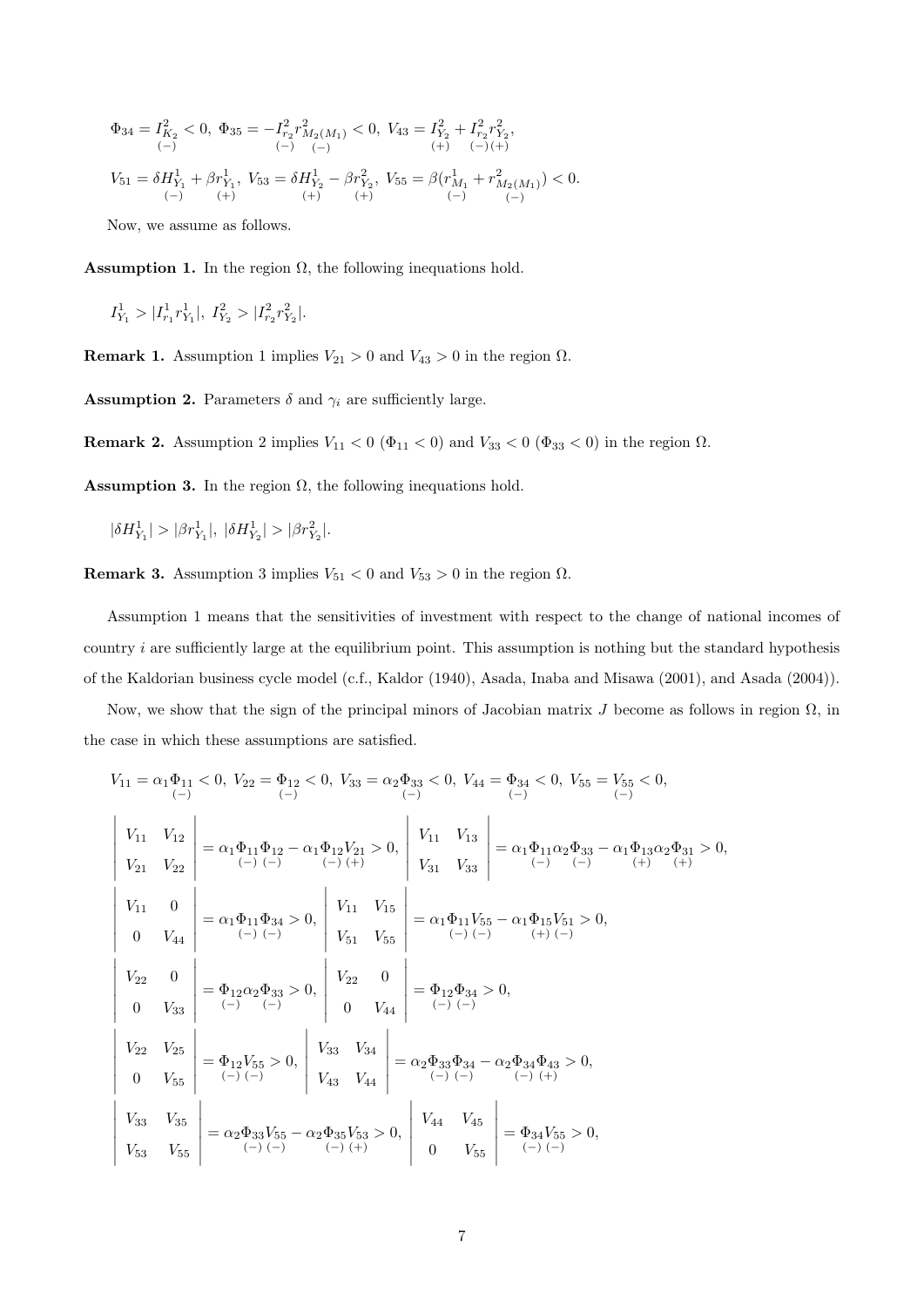$$
\begin{vmatrix} V_{11} & V_{12} & V_{13} \\ V_{21} & V_{22} & 0 \\ V_{31} & 0 & V_{33} \\ V_{41} & 0 & V_{43} \\ V_{41} & V_{42} & 0 \\ V_{41} & V_{42} & 0 \\ V_{41} & V_{42} & 0 \\ V_{41} & V_{42} & 0 \\ V_{41} & V_{42} & 0 \\ V_{41} & V_{42} & 0 \\ V_{41} & V_{42} & V_{43} \\ V_{41} & V_{42} & V_{43} \\ V_{41} & V_{42} & V_{43} \\ V_{41} & V_{42} & V_{43} \\ V_{41} & V_{42} & V_{43} \\ V_{41} & V_{42} & V_{43} \\ V_{41} & V_{42} & V_{43} \\ V_{41} & V_{42} & V_{43} \\ V_{41} & V_{42} & V_{43} \\ V_{41} & V_{41} & V_{43} \\ V_{41} & V_{42} & V_{43} \\ V_{41} & V_{42} & V_{43} \\ V_{41} & V_{42} & V_{43} \\ V_{41} & V_{42} & V_{43} \\ V_{41} & V_{42} & V_{43} \\ V_{41} & V_{42} & V_{43} \\ V_{41} & V_{42} & V_{43} \\ V_{41} & V_{42} & V_{43} \\ V_{41} & V_{42} & V_{43} \\ V_{41} & V_{42} & V_{43} \\ V_{41} & V_{42} & V_{43} \\ V_{41} & V_{43} & V_{44} \\ V_{41} & V_{43} & V_{44} \\ V_{41} & V_{43} & V_{44} \\ V_{41} & V_{43} & V_{44} \\ V_{41} & V_{43} & V_{44} \\ V_{41} & V_{43} & V_{44} \\ V_{41} & V_{43} & V_{43} \\ V_{41} & V_{43} & V_{43} \\ V_{41} & V_{43} & V_{43} \\ V_{41} & V_{43} & V_{43} \\ V_{41} & V_{43} & V_{43} \\ V_{41} & V_{43} & V_{43} \\ V_{41} & V
$$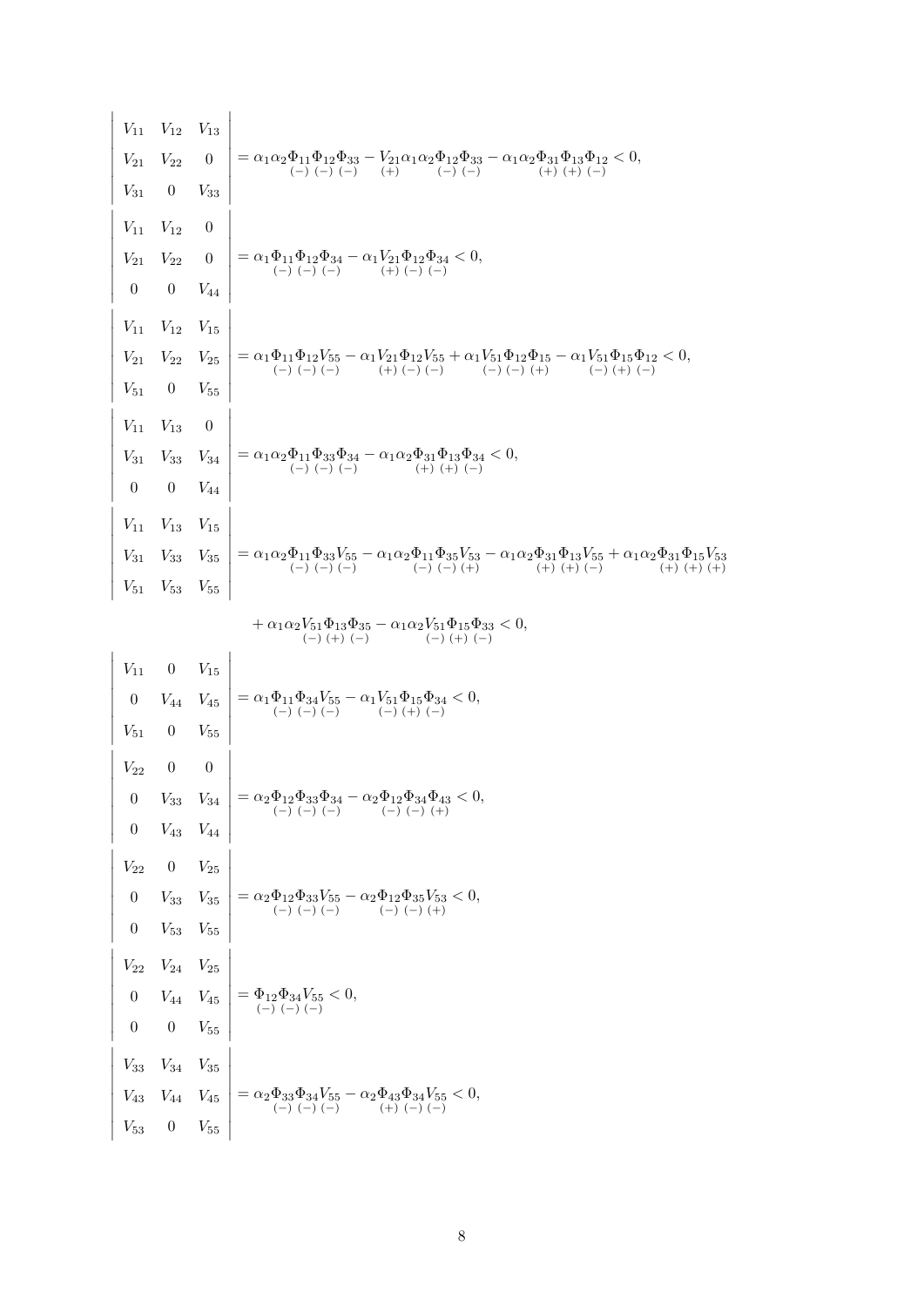$$
\begin{vmatrix}\nV_{11} & V_{12} & V_{13} & 0 \\
V_{21} & V_{22} & 0 & 0 \\
V_{31} & 0 & V_{33} & V_{34} \\
0 & 0 & V_{43} & V_{44}\n\end{vmatrix} = \alpha_1 \alpha_2 \Phi_{11} \Phi_{12} \Phi_{33} \Phi_{34} - \alpha_2 \Phi_{12} \Phi_{34} \Phi_{43} - \alpha_1 \alpha_2 V_{21} \Phi_{12} \Phi_{33} \Phi_{34} \\
+ \alpha_1 \alpha_2 V_{21} \Phi_{12} \Phi_{34} \Phi_{43} + \alpha_1 \alpha_2 \Phi_{31} \Phi_{12} \Phi_{13} \Phi_{34} > 0, \\
V_{11} & V_{12} & V_{13} & V_{15} \\
V_{21} & V_{22} & 0 & V_{25} \\
V_{31} & 0 & V_{33} & V_{35} \\
V_{31} & 0 & V_{33} & V_{35} \\
+ \alpha_1 \alpha_2 V_{21} \Phi_{12} \Phi_{35} V_{53} - \alpha_1 \alpha_2 \Phi_{31} \Phi_{12} \Phi_{13} V_{53} - \alpha_1 \alpha_2 V_{21} \Phi_{12} \Phi_{23} V_{55} \\
+ \alpha_1 \alpha_2 V_{21} \Phi_{12} \Phi_{35} V_{53} - \alpha_1 \alpha_2 \Phi_{31} \Phi_{12} \Phi_{13} V_{53} + \alpha_1 \alpha_2 \Phi_{31} \Phi_{12} \Phi_{13} V_{55} \\
+ \alpha_1 \alpha_2 V_{21} \Phi_{12} \Phi_{35} V_{53} - \alpha_1 \alpha_2 \Phi_{31} \Phi_{12} \Phi_{13} V_{53} + \alpha_1 \alpha_2 \Phi_{31} \Phi_{12} \Phi_{13} V_{55} \\
+ \alpha_1 \alpha_2 V_{21} \Phi_{12} \Phi_{35} V_{53} - \alpha_1 \alpha_2 \Phi_{31} \Phi_{12} \Phi_{13} V_{53} + \alpha_1 \alpha_2 \Phi_{31} \Phi_{12} \Phi_{13} V_{55} \\
+ \alpha_1 \alpha_2 V_{21} \Phi_{12} \Phi_{13} V_{53} > 0, \\
V_{1
$$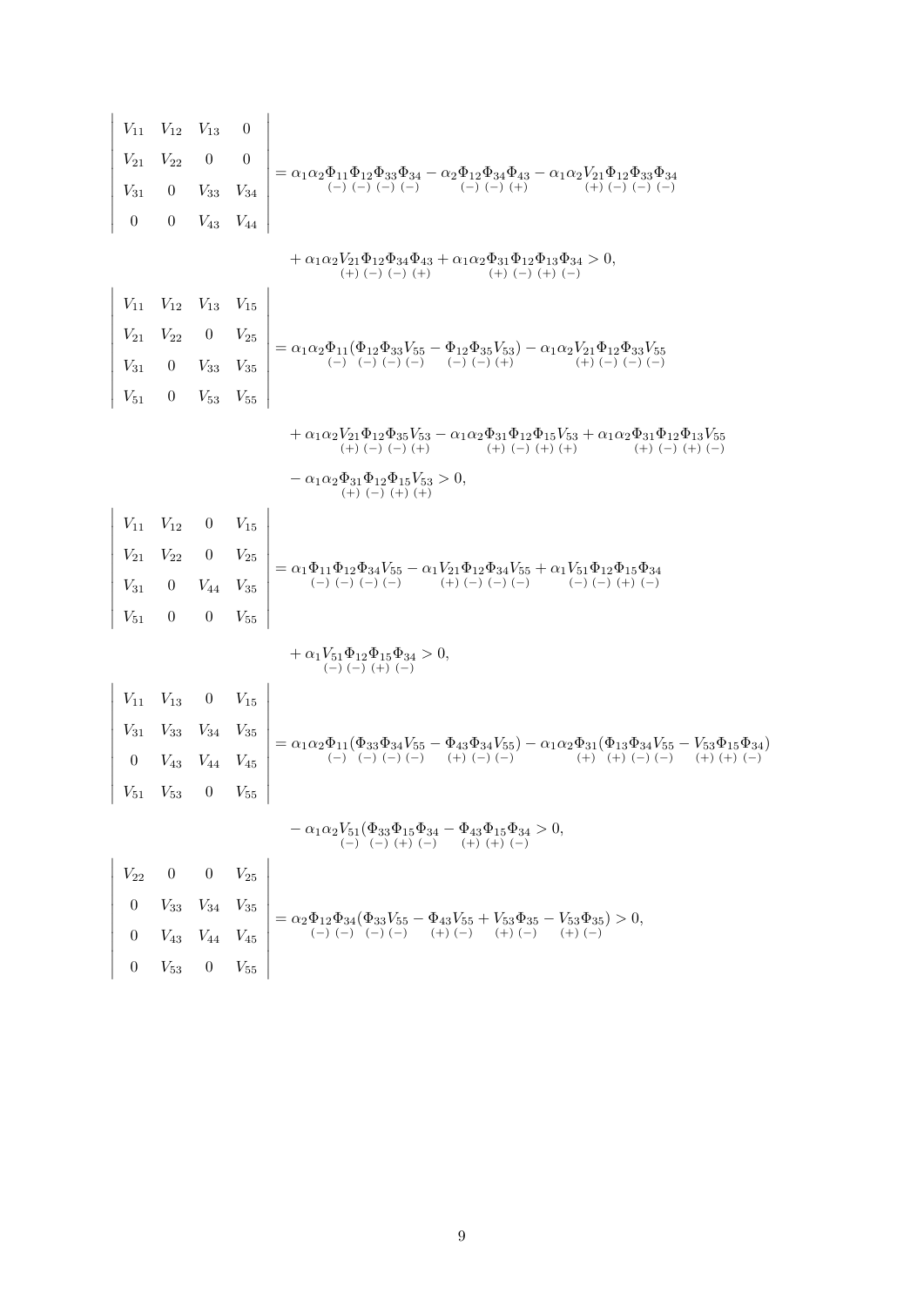$$
\left|\begin{array}{cccccc} V_{11} & V_{12} & V_{13} & 0 & V_{15} \\ V_{21} & V_{22} & 0 & 0 & V_{25} \\ V_{31} & 0 & V_{33} & V_{34} & V_{35} \\ V_{51} & 0 & V_{53} & 0 & V_{55} \\ \end{array}\right| = \alpha_{1}\Phi_{11}(\Phi_{12}(\alpha_{2}\Phi_{33}\Phi_{34}V_{55} - \Phi_{43}\alpha_{2}\Phi_{34}V_{55} - \Phi_{43}\alpha_{2}\Phi_{34}V_{55} \\ \left. + V_{53}\alpha_{2}\Phi_{34}\alpha_{2}\Phi_{35} - V_{53}\alpha_{2}\Phi_{35}\Phi_{34}\right) - V_{21}\alpha_{1}\Phi_{12}(\alpha_{2}\Phi_{33}\Phi_{34}V_{55} \\ \left. + V_{53}\alpha_{2}\Phi_{34}\alpha_{2}\Phi_{35} - V_{53}\alpha_{2}\Phi_{35}\Phi_{34}\right) - V_{21}\alpha_{1}\Phi_{12}(\alpha_{2}\Phi_{33}\Phi_{34}V_{55} \\ \left. + V_{53}\alpha_{2}\Phi_{34}\alpha_{2}\Phi_{35} - V_{53}\alpha_{2}\Phi_{35}\Phi_{34}\right) - V_{21}\alpha_{1}\Phi_{12}(\alpha_{2}\Phi_{33}\Phi_{34}V_{55} \\ \left. + V_{53}\alpha_{2}\Phi_{34}V_{55} - \Phi_{43}\alpha_{2}\Phi_{34}V_{55} + V_{53}\alpha_{2}\Phi_{34}\alpha_{2}\Phi_{35} - V_{53}\alpha_{2}\Phi_{35}\Phi_{34}\right) \\ \left. - \Phi_{43}\alpha_{2}\Phi_{34}V_{55} - \Phi_{43}\alpha_{2}\Phi_{34}V_{55} + V_{53}\alpha_{2}\Phi_{34}\alpha_{2}\Phi_{35} - V_{53}\alpha_{2}\Phi_{35}\Phi_{34}\right) \\ \left. - \alpha_{2}\Phi_{31}\alpha_{1}\Phi_{12}V_{53}\Phi_{34}\Phi_{15} + \alpha_{2}\Phi_{31}\Phi_{12}(\alpha_{1}\Phi_{13}\Phi_{34}V_{55} - V_{53}\alpha_{1}\Phi_{15}\Phi_{34}) \\ \left. - V_{51}\alpha_{1}\Phi_{12}V_{53}\Phi_{15}\
$$

Then, Jacobian matrix *J* is termed an *N*-*P*-matrix from the following definition.

**Definition 1 (Nikaido (1968, p.361, Definition 20.3)).** A real square matrix *A* of order *n* is termed an *N*-*P*-matrix if it has all the principal minors of odd orders negative and those of even orders positive.

Therefore, we conclude from Nikaido (1968, p.371, Corollary (i)) that the system of Eqs. (20)–(24) is univalent on  $\Omega$ . Thus, we have proved the following proposition.

**Proposition 1.** At most one equilibrium point of Eqs. (20)–(24) exists in the region  $\Omega$  under Assumptions 1–3.

## **4 Local Stability Analysis**

In this section, we assume that a unique equilibrium solution  $(Y_1^*, K_1^*, Y_2^*, K_2^*, M_1^*)$  >  $(0,0,0,0,0)$  exists, and we analyze the local stability of this equilibrium solution. Although we can write the Jacobian matrix of the system of Eqs.  $(20)-(24)$  that are evaluated at the equilibrium point, it is the same as Eq.  $(30)$ . Now, we rewrite Eq. (30).

$$
J = \begin{bmatrix} V_{11} & V_{12} & V_{13} & 0 & V_{15} \\ V_{21} & V_{22} & 0 & 0 & V_{25} \\ V_{31} & 0 & V_{33} & V_{34} & V_{35} \\ 0 & 0 & V_{43} & V_{44} & V_{45} \\ V_{51} & 0 & V_{53} & 0 & V_{55} \end{bmatrix} = \begin{bmatrix} \alpha_1 \Phi_{11} & \alpha_1 \Phi_{12} & \alpha_1 \Phi_{13} & 0 & \alpha_1 \Phi_{15} \\ V_{21} & \Phi_{12} & 0 & 0 & \Phi_{15} \\ \alpha_2 \Phi_{31} & 0 & \alpha_2 \Phi_{33} & \alpha_2 \Phi_{34} & \alpha_2 \Phi_{35} \\ 0 & 0 & V_{43} & \Phi_{34} & \Phi_{35} \\ V_{51} & 0 & V_{53} & 0 & V_{55} \end{bmatrix};
$$
(30)  

$$
\Phi_{11} = -\underbrace{\{1 - c_1 (1 - \tau_1)\} + I_{Y_1}^1 + I_{Y_1}^1 + I_{Y_1}^1 + I_{Y_1}^1 + \delta H_{Y_1}^1 - \gamma_1, \Phi_{12} = I_{K_1}^1 < 0, \tag{30}
$$

$$
\begin{array}{l} \Phi_{13}=\delta H^1_{Y_2}>0,\ \Phi_{15}=I^1_{r_1}r^1_{M_1}>0,V_{21}=I^1_{Y_1}+I^1_{r_1}r^1_{Y_1},\ \Phi_{31}=-\delta H^1_{Y_1}>0,\\ \qquad \qquad (+)\qquad \qquad (-)\ (-)\qquad \qquad (+)\qquad \qquad (-)\ (+)\\ \Phi_{33}=-\underbrace{\left\{1-c_2\left(1-\tau_2\right)\right\}}_{\text{(+)}}+I^2_{Y_2}+I^2_{r_2}r^2_{Y_2}-\delta H^1_{Y_2}-\gamma_2,\\ \qquad \qquad (+)\qquad \qquad (-)\ (+)\qquad \qquad (+)\qquad \qquad (+)\end{array}
$$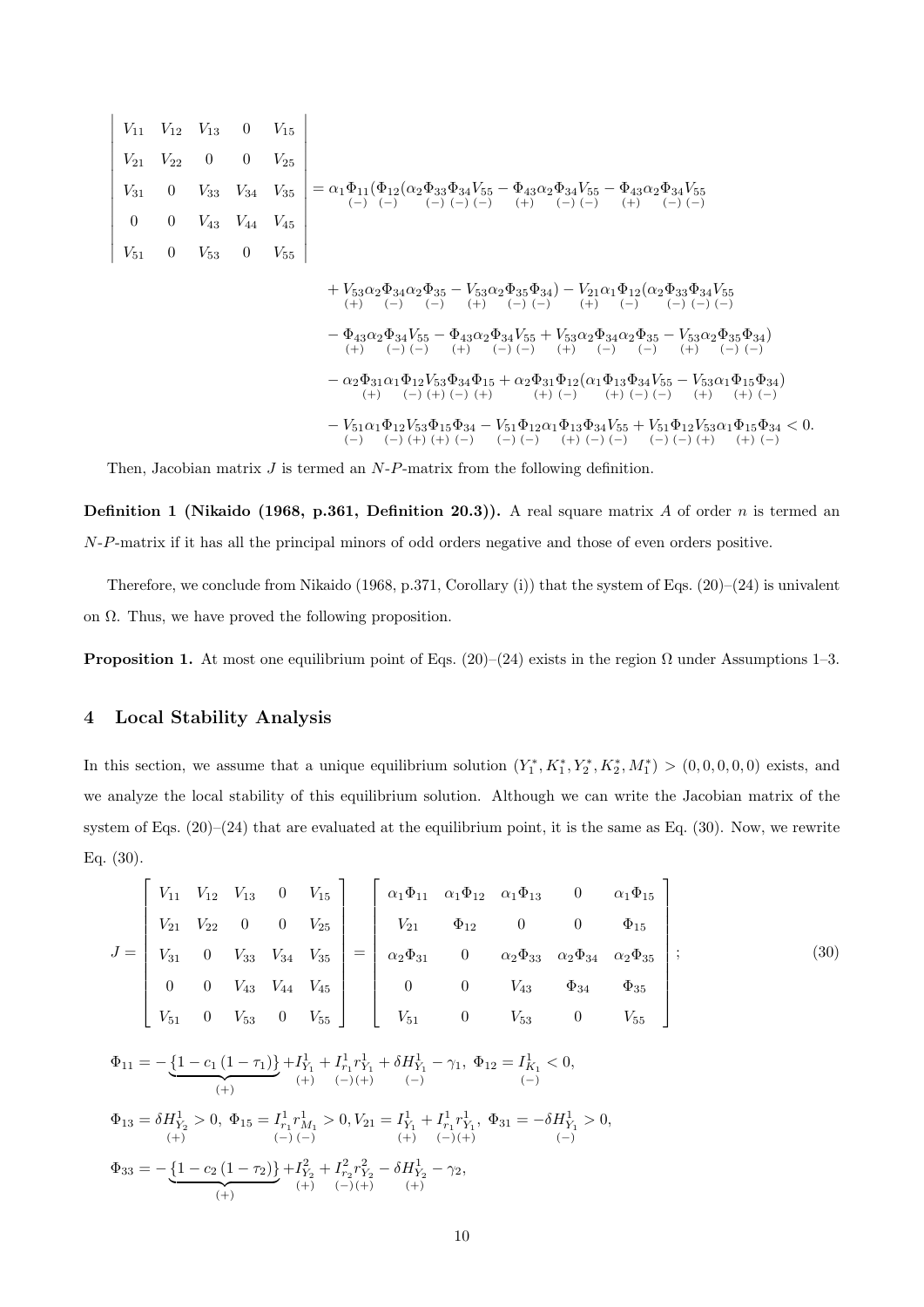$$
\begin{array}{l} \Phi_{34}=I_{K_{2}}^{2}<0,\;\Phi_{35}=-I_{r_{2}}^{2}r_{M_{2}(M_{1})}^{2}<0,\;V_{43}=I_{Y_{2}}^{2}+I_{r_{2}}^{2}r_{Y_{2}}^{2},\\ \qquad \ (-)\hspace{0.5cm} (-)\hspace{0.5cm} (-)\hspace{0.5cm} (-)\hspace{0.5cm} (+)\hspace{0.5cm} (+)\hspace{0.5cm} (-)(+)\\ \end{array}
$$
 
$$
V_{51}=\delta H_{Y_{1}}^{1}+\beta r_{Y_{1}}^{1},\;V_{53}=\delta H_{Y_{2}}^{1}-\beta r_{Y_{2}}^{2},\;V_{55}=\beta (r_{M_{1}}^{1}+r_{M_{2}(M_{1})}^{2})<0.
$$

In this section, we adopt only Assumption 1 in the previous section but do not adopt Assumption 2 and 3. We express the characteristic equation of this system as follows.

$$
f(\lambda) = |\lambda I - J| = \lambda^5 + a_1 \lambda^4 + a_2 \lambda^3 + a_3 \lambda^2 + a_4 \lambda + a_5 = 0
$$
\n(31)

where

$$
a_1 = -trace J = -\alpha_1 \Phi_{11} - \Phi_{12} - \alpha_2 \Phi_{33} - \Phi_{34} - V_{55},
$$
  
(32)  
(32)

 $\overline{\phantom{a}}$  $\overline{\phantom{a}}$  $\overline{\phantom{a}}$  $\overline{\phantom{a}}$  $\overline{\phantom{a}}$  $\overline{\phantom{a}}$  $\overline{\phantom{a}}$  $\overline{\phantom{a}}$  $\overline{\phantom{a}}$  $\overline{\phantom{a}}$ 

$$
a_2 = \alpha_1 \begin{vmatrix} \Phi_{11} & \Phi_{12} \\ V_{21} & \Phi_{12} \end{vmatrix} + \alpha_1 \alpha_2 \begin{vmatrix} \Phi_{11} & \Phi_{13} \\ V_{31} & \Phi_{33} \end{vmatrix} + \alpha_1 \begin{vmatrix} \Phi_{11} & 0 \\ 0 & \Phi_{34} \end{vmatrix} + \alpha_1 \begin{vmatrix} \Phi_{11} & \Phi_{15} \\ V_{51} & V_{55} \end{vmatrix}
$$
  
+ 
$$
\alpha_2 \begin{vmatrix} \Phi_{12} & 0 \\ 0 & \Phi_{33} \end{vmatrix} + \begin{vmatrix} \Phi_{12} & 0 \\ 0 & \Phi_{34} \end{vmatrix} + \begin{vmatrix} \Phi_{12} & \Phi_{15} \\ 0 & V_{55} \end{vmatrix} + \alpha_2 \begin{vmatrix} \Phi_{33} & \Phi_{34} \\ V_{43} & \Phi_{34} \end{vmatrix}
$$
  
+ 
$$
\alpha_2 \begin{vmatrix} \Phi_{33} & \Phi_{35} \\ V_{53} & V_{55} \end{vmatrix} + \begin{vmatrix} \Phi_{34} & \Phi_{35} \\ 0 & V_{55} \end{vmatrix}
$$
  
= 
$$
\alpha_1(\Phi_{11}\Phi_{12} - \alpha_2\Phi_{12}V_{21}) + \alpha_1\alpha_2(\Phi_{11}\Phi_{33} - \Phi_{13}\Phi_{31}) + \alpha_1\Phi_{11}\Phi_{34}
$$
  
+ 
$$
\alpha_1(\Phi_{11}V_{55} - \Phi_{15}V_{51}) + \alpha_2\Phi_{12}\Phi_{33} + \Phi_{12}\Phi_{34} + \Phi_{12}V_{55} + \alpha_2(\Phi_{33}\Phi_{34} - \Phi_{34}\Phi_{43})
$$
  
+ 
$$
\alpha_1(\Phi_{11}V_{55} - \Phi_{15}V_{51}) + \alpha_2\Phi_{12}\Phi_{33} + \Phi_{12}\Phi_{34} + \Phi_{12}V_{55} + \alpha_2(\Phi_{33}\Phi_{34} - \Phi_{34}\Phi_{43})
$$
  
+ 
$$
\alpha_2(\Phi_{33}V_{55} - \Phi_{35}V_{53})
$$
  
+ 
$$
\alpha_2(\
$$

$$
a_3 = -\alpha_1 \alpha_2 \begin{vmatrix} \Phi_{11} & \Phi_{12} & \Phi_{13} \\ V_{21} & \Phi_{12} & 0 \\ \Phi_{31} & 0 & \Phi_{33} \end{vmatrix} - \alpha_1 \begin{vmatrix} \Phi_{11} & \Phi_{12} & 0 \\ V_{21} & \Phi_{12} & 0 \\ 0 & 0 & \Phi_{34} \end{vmatrix} - \alpha_1 \begin{vmatrix} \Phi_{11} & \Phi_{12} & \Phi_{15} \\ V_{21} & \Phi_{12} & 0 \\ V_{51} & 0 & V_{55} \end{vmatrix}
$$

$$
- \alpha_1 \alpha_2 \begin{vmatrix} \Phi_{11} & \Phi_{13} & 0 \\ \Phi_{31} & \Phi_{33} & \Phi_{34} \\ 0 & V_{43} & \Phi_{34} \end{vmatrix} - \alpha_1 \alpha_2 \begin{vmatrix} \Phi_{11} & \Phi_{13} & \Phi_{15} \\ \Phi_{31} & \Phi_{33} & \Phi_{35} \\ V_{51} & V_{53} & V_{55} \end{vmatrix}
$$

$$
- \alpha_1 \begin{vmatrix} \Phi_{11} & 0 & \Phi_{15} \\ 0 & \Phi_{34} & \Phi_{35} \\ V_{51} & 0 & V_{55} \end{vmatrix} - \alpha_2 \begin{vmatrix} \Phi_{12} & 0 & 0 \\ 0 & \Phi_{33} & \Phi_{34} \\ 0 & V_{43} & \Phi_{34} \end{vmatrix} - \alpha_2 \begin{vmatrix} \Phi_{12} & 0 & \Phi_{15} \\ 0 & \Phi_{33} & \Phi_{55} \\ 0 & V_{53} & V_{55} \end{vmatrix}
$$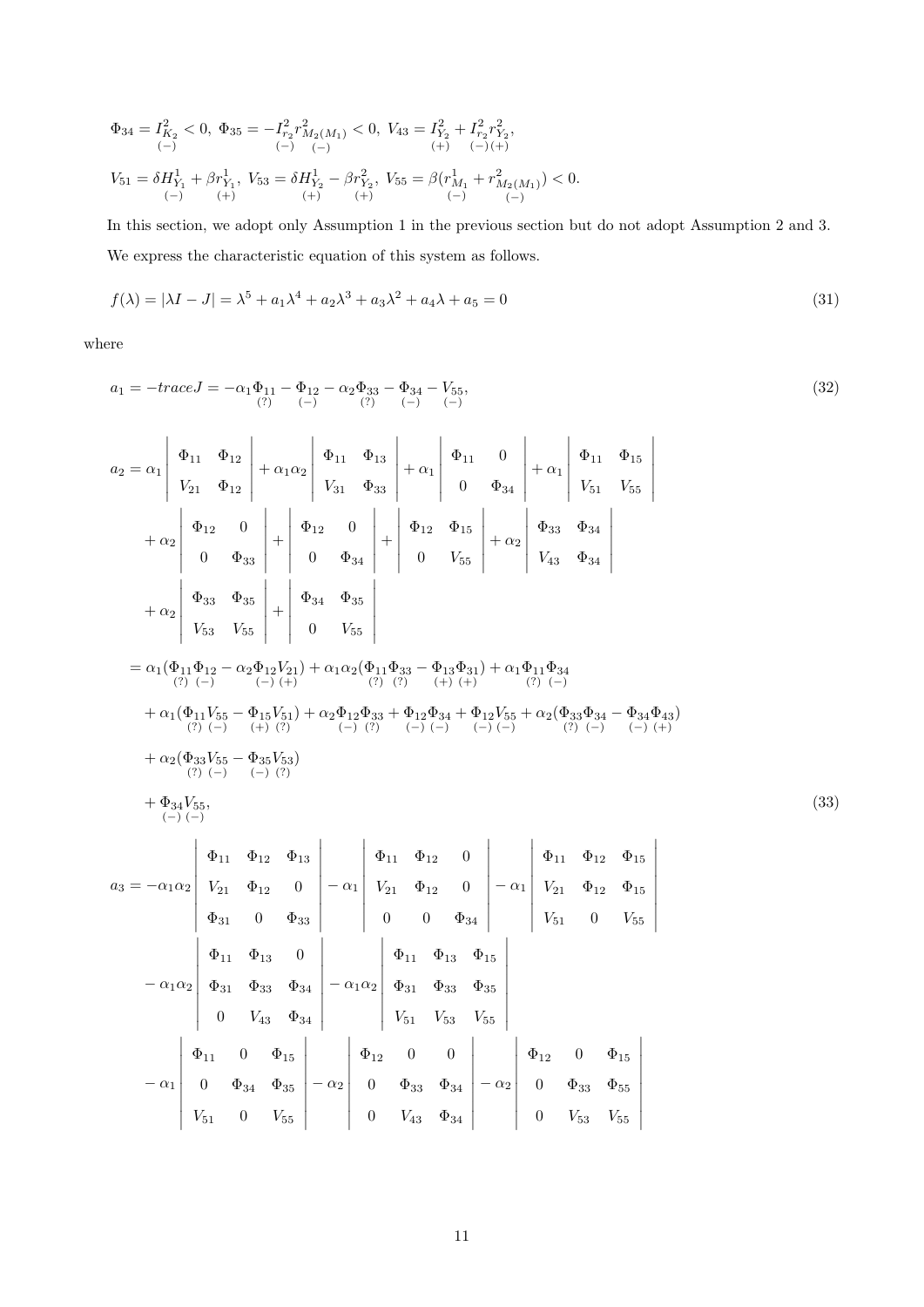*−* Φ<sup>12</sup> 0 Φ<sup>15</sup> 0 Φ<sup>34</sup> Φ<sup>35</sup> 0 0 *V*<sup>55</sup> *− α*<sup>2</sup> Φ<sup>33</sup> Φ<sup>34</sup> Φ<sup>35</sup> *V*<sup>43</sup> Φ<sup>34</sup> Φ<sup>35</sup> *V*<sup>53</sup> 0 *V*<sup>55</sup> = *−α*1*α*2(*−*Φ<sup>12</sup> (*−*) Φ<sup>13</sup> (+) Φ<sup>31</sup> (+) *− V*<sup>21</sup> (+) Φ<sup>12</sup> (*−*) Φ<sup>33</sup> (?) + Φ<sup>11</sup> (?) Φ<sup>12</sup> (*−*) Φ<sup>33</sup> (?) ) *− α*1Φ<sup>34</sup> (*−*) (*V*<sup>21</sup> (+) Φ<sup>12</sup> (*−*) + Φ<sup>11</sup> (?) Φ<sup>12</sup> (*−*) ) *− α*1(*−V*<sup>21</sup> (+) *V*<sup>55</sup> (*−*) Φ<sup>12</sup> (*−*) + *V*<sup>55</sup> (*−*) Φ<sup>11</sup> (?) Φ<sup>12</sup> (*−*) ) *− α*1*α*2(*−V*<sup>43</sup> (+) Φ<sup>11</sup> (?) Φ<sup>34</sup> (*−*) *−* Φ<sup>13</sup> (+) Φ<sup>31</sup> (+) Φ<sup>34</sup> (*−*) + Φ<sup>11</sup> (?) Φ<sup>33</sup> (?) Φ<sup>34</sup> (*−*) ) *− α*1*α*2*{V*<sup>55</sup> (*−*) (Φ<sup>11</sup> (?) Φ<sup>33</sup> (?) *−* Φ<sup>13</sup> (+) Φ<sup>31</sup> (+) ) + *V*<sup>53</sup> (?) (Φ<sup>15</sup> (+) Φ<sup>31</sup> (+) *−* Φ<sup>11</sup> (?) Φ<sup>35</sup> (*−*) ) + *V*<sup>51</sup> (?) (Φ<sup>13</sup> (+) Φ<sup>35</sup> (*−*) *−* Φ<sup>15</sup> (+) Φ<sup>33</sup> (?) )*} − α*1(*V*<sup>55</sup> (?) Φ<sup>11</sup> (?) Φ<sup>34</sup> (*−*) *− V*<sup>51</sup> (?) Φ<sup>15</sup> (+) Φ<sup>34</sup> (*−*) ) *− α*2Φ<sup>12</sup> (*−*) (*−V*<sup>43</sup> (+) Φ<sup>34</sup> (*−*) + Φ<sup>33</sup> (?) Φ<sup>34</sup> (*−*) ) *− α*2(*V*<sup>55</sup> (*−*) Φ<sup>12</sup> (*−*) Φ<sup>33</sup> (?) *− V*<sup>53</sup> (?) Φ<sup>12</sup> (*−*) Φ<sup>35</sup> (*−*) ) *− V*<sup>55</sup> (*−*) Φ<sup>12</sup> (*−*) Φ<sup>34</sup> (*−*) *− α*2(*−V*<sup>43</sup> (+) *V*<sup>55</sup> (*−*) Φ<sup>34</sup> (*−*) + *V*<sup>55</sup> (*−*) Φ<sup>33</sup> (?) Φ<sup>34</sup> (*−*) )*,* (34) *a*<sup>4</sup> = *α*1*α*<sup>2</sup> Φ<sup>11</sup> Φ<sup>12</sup> Φ<sup>13</sup> 0 *V*<sup>21</sup> Φ<sup>12</sup> 0 0 Φ<sup>31</sup> 0 Φ<sup>33</sup> Φ<sup>34</sup> 0 0 *V*<sup>43</sup> Φ<sup>34</sup> + *α*1*α*<sup>2</sup> Φ<sup>11</sup> Φ<sup>12</sup> Φ<sup>13</sup> Φ<sup>15</sup> *V*<sup>21</sup> Φ<sup>12</sup> 0 Φ<sup>15</sup> Φ<sup>31</sup> 0 Φ<sup>33</sup> Φ<sup>35</sup> *V*<sup>51</sup> 0 *V*<sup>53</sup> *V*<sup>55</sup> + *α*<sup>1</sup> Φ<sup>11</sup> Φ<sup>12</sup> 0 Φ<sup>15</sup> *V*<sup>21</sup> Φ<sup>12</sup> 0 Φ<sup>15</sup> 0 0 Φ<sup>34</sup> Φ<sup>35</sup> *V*<sup>51</sup> 0 0 *V*<sup>55</sup> + *α*1*α*<sup>2</sup> Φ<sup>11</sup> Φ<sup>13</sup> 0 Φ<sup>15</sup> Φ<sup>31</sup> Φ<sup>33</sup> Φ<sup>34</sup> Φ<sup>35</sup> 0 *V*<sup>43</sup> Φ<sup>34</sup> Φ<sup>35</sup> *V*<sup>51</sup> *V*<sup>53</sup> 0 *V*<sup>55</sup> + *α*<sup>2</sup>    0 *V*<sup>53</sup> 0 *V*<sup>55</sup> Φ<sup>12</sup> 0 0 Φ<sup>15</sup> 0 Φ<sup>33</sup> Φ<sup>34</sup> Φ<sup>35</sup> 0 *V*<sup>43</sup> Φ<sup>34</sup> Φ<sup>35</sup> 

 $= \alpha_1 \alpha_2 \{ V_{21} \Phi_{12} \atop (+) (-)}$ (*−*)  $\Phi_{34}$ (*−*)  $(V_{43} - \Phi_{33}) + \Phi_{11}\Phi_{12}$ <br>  $(+)$  (?) (?) (-) (*−*)  $\Phi_{34}$ (*−*)  $(\Phi_{33} - V_{43}) - \Phi_{12}$ <br>(?)  $(+)$   $(-)$ (*−*)  $\Phi_{13}\Phi_{31}\Phi_{34}$ <br>(+) (+) (-) (*−*) *}*  $+ \alpha_1 \alpha_2 \{V_{55}$ (*−*)  $\Phi_{12}$ (*−*)  $(\Phi_{33}\Phi_{11}-\Phi_{13}\Phi_{31}-V_{21}\Phi_{33})+\Phi_{12}$ <br>
(?) (?) (+) (+) (+) (?) (-) (*−*)  $\Phi_{35}$ (*−*)  $(V_{21}V_{53} - V_{53}\Phi_{11} + V_{51}\Phi_{13})\}$ <br>  $(+)$  (?) (?) (?) (?) (?) (+)  $+\alpha_1\alpha_2\Phi_{34}$ (*−*)  ${V_{43}(V_{51}\Phi_{15} - V_{55} \atop (+) (?) (+)}$ (*−*)  $\Phi_{11}) + V_{55}$ <br>(?) (-) (*−*)  $\{\Phi_{11}\Phi_{33} - \Phi_{13}\Phi_{31}\} + \Phi_{15}\left(V_{53}\Phi_{31} - V_{51}\Phi_{33}\right)\}\$ <br>(?) (?) (+) (+) (+) (?) (+) (?) (7)  $+ \alpha_1 V_{55}$ (*−*)  $\Phi_{12}$ (*−*)  $\Phi_{34}$ (*−*)  $(\Phi_{11} - V_{21}) + \alpha_2 V_{55}$ <br>(?) (+) (*−*)  $\Phi_{12}$ (*−*)  $\Phi_{34}$ (*−*)  $(\Phi_{33} - V_{43})$ <br>(?)  $(+)$ )*,* (35)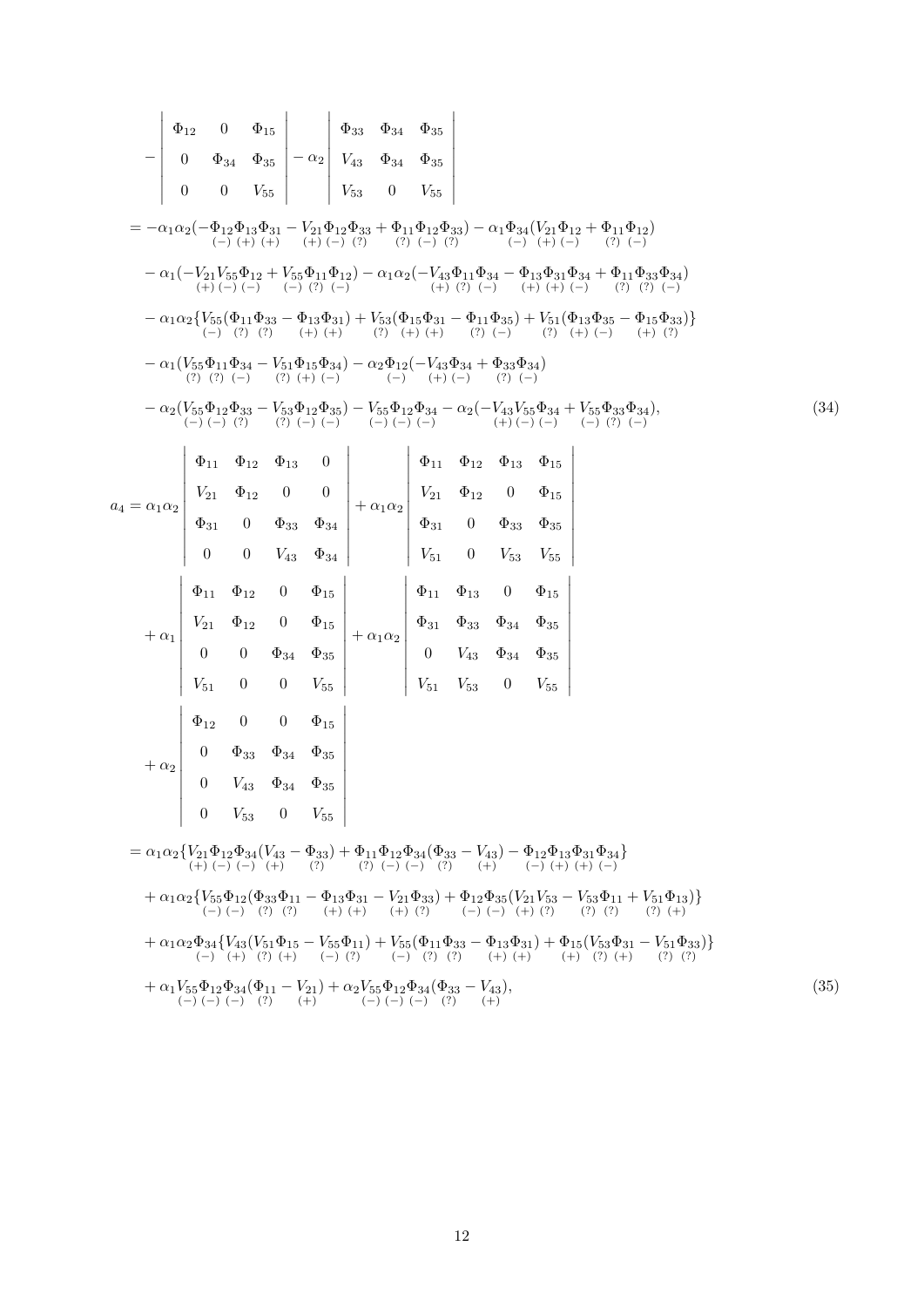*a*<sup>5</sup> = *−detJ* = *−α*1*α*<sup>2</sup> Φ<sup>11</sup> Φ<sup>12</sup> Φ<sup>13</sup> 0 Φ<sup>15</sup> *V*<sup>21</sup> Φ<sup>12</sup> 0 0 Φ<sup>15</sup> Φ<sup>31</sup> 0 Φ<sup>33</sup> Φ<sup>34</sup> Φ<sup>35</sup> 0 0 *V*<sup>43</sup> Φ<sup>34</sup> Φ<sup>35</sup> *V*<sup>51</sup> 0 *V*<sup>53</sup> 0 *V*<sup>55</sup> = *−α*1*α*2(Φ<sup>11</sup> (?) Φ<sup>12</sup> (*−*) Φ<sup>33</sup> (?) Φ<sup>34</sup> (*−*) *V*<sup>55</sup> (*−*) *−* Φ<sup>11</sup> (?) Φ<sup>12</sup> (*−*) Φ<sup>34</sup> (*−*) *V*<sup>43</sup> (+) *V*<sup>55</sup> (*−*) *−* Φ<sup>12</sup> (*−*) Φ<sup>13</sup> (+) Φ<sup>31</sup> (+) Φ<sup>34</sup> (*−*) *V*<sup>55</sup> (*−*) + Φ<sup>12</sup> (*−*) Φ<sup>15</sup> (+) Φ<sup>31</sup> (+) Φ<sup>34</sup> (*−*) *V*<sup>53</sup> (?) *−* Φ<sup>12</sup> (*−*) Φ<sup>15</sup> (+) Φ<sup>33</sup> (?) Φ<sup>34</sup> (*−*) *V*<sup>51</sup> (?) + Φ<sup>12</sup> (*−*) Φ<sup>15</sup> (+) Φ<sup>34</sup> (*−*) *V*<sup>43</sup> (+) *V*<sup>51</sup> (?) *−* Φ<sup>12</sup> (*−*) Φ<sup>15</sup> (+) Φ<sup>31</sup> (+) Φ<sup>34</sup> (*−*) *V*<sup>53</sup> (?) + Φ<sup>12</sup> (*−*) Φ<sup>15</sup> (+) Φ<sup>33</sup> (?) Φ<sup>34</sup> (*−*) *V*<sup>51</sup> (?) *−* Φ<sup>12</sup> (*−*) Φ<sup>15</sup> (+) Φ<sup>34</sup> (*−*) *V*<sup>43</sup> (+) *V*<sup>51</sup> (?) *−* Φ<sup>12</sup> (*−*) Φ<sup>33</sup> (?) Φ<sup>34</sup> (*−*) *V*<sup>21</sup> (+) *V*<sup>55</sup> (*−*) + Φ<sup>12</sup> (*−*) Φ<sup>34</sup> (*−*) *V*<sup>21</sup> (+) *V*<sup>43</sup> (+) *V*<sup>55</sup> (*−*) ) (36)

Then, the Routh–Hurwitz terms  $\Delta_i(i=1,2,...,5)$  are defined as follows in this five-dimensional case.

$$
\Delta_1 = a_1,\tag{37}
$$

$$
\Delta_2 = \begin{vmatrix} a_1 & a_3 \\ 1 & a_2 \end{vmatrix} = a_1 a_2 - a_3,
$$
\n(38)

$$
\Delta_3 = \begin{vmatrix} a_1 & a_3 & a_5 \\ 1 & a_2 & a_4 \\ 0 & a_1 & a_3 \end{vmatrix} = a_1 a_2 a_3 - a_3^2 - a_1^2 a_4 + a_1 a_5,
$$
\n(39)

$$
\Delta_4 = \begin{vmatrix}\na_1 & a_3 & a_5 & 0 \\
1 & a_2 & a_4 & 0 \\
0 & a_1 & a_3 & a_5 \\
0 & 1 & a_2 & a_4\n\end{vmatrix} = a_4 \Delta_3 + a_5 (a_1 a_4 - a_5 - a_2 \Delta_2),
$$
\n(40)\n
$$
\Delta_5 = \begin{vmatrix}\na_1 & a_3 & a_5 & 0 & 0 \\
1 & a_2 & a_4 & 0 & 0 \\
0 & a_1 & a_3 & a_5 & 0 \\
0 & 1 & a_2 & a_4 & 0 \\
0 & 0 & a_1 & a_3 & a_5\n\end{vmatrix} = a_5 \Delta_4
$$
\n(41)

All the roots of the characteristic equation (31) have negative real parts if and only if the following Routh–Hurwitz conditions are satisfied.

$$
\Delta_i > 0 \qquad \forall i \in \{1, 2, \dots, 5\} \tag{42}
$$

Then, the equilibrium point of the system  $(20)–(24)$  is locally stable.

#### **Proposition 2.**

(i) Suppose that the parameter  $\beta$  is fixed at any level. Then, the equilibrium point of the system (20)–(24) is locally stable if at least one of the parameters  $\gamma_1$ ,  $\gamma_2$  and  $\delta$  is sufficiently large.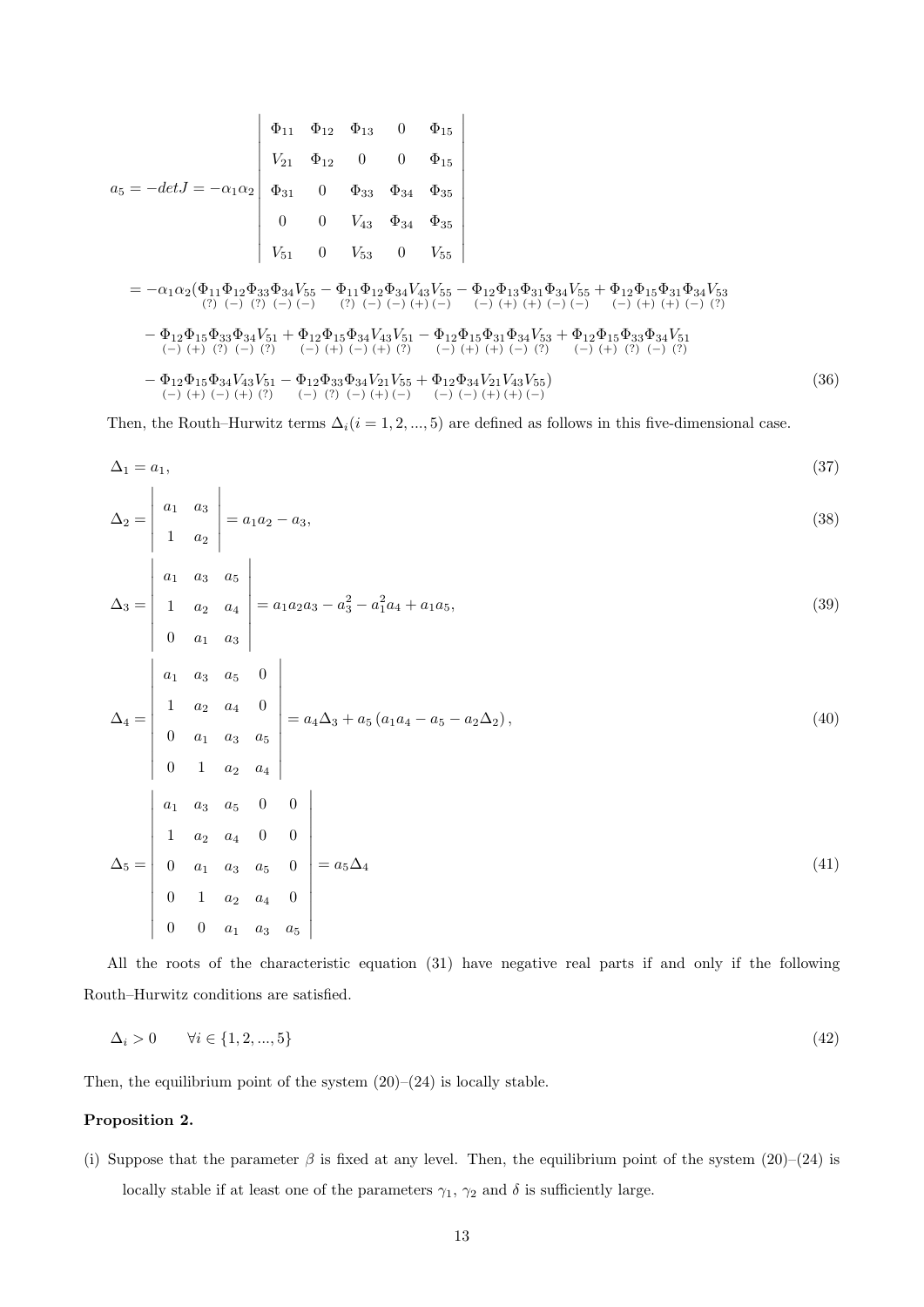(ii) Suppose that the parameter  $\gamma_1$ ,  $\gamma_2$  and  $\delta$  are relatively small and inequalities  $\Phi_{11} > 0$  and  $\Phi_{33} > 0$  hold. Then, the equilibrium point of the system  $(20)$ – $(24)$  is locally unstable if the parameter  $\beta$  is sufficiently large.

(Proof.) See Appendix A.

As a result, it is evident from the Kaldorian model that the increase in parameter  $\delta$  stabilize the economy through a monetary union satisfies the criterion of openness of the economy. The difference in the viewpoints of European Commission and Krugman with regard to the criterion of openness of the economy relates to whether the criterion cause an asymmetric shock. However, the theoretical result in this section indicates that, even if the high degree of economic openness causes an asymmetric shock, the high degree of economic openness serves as a shock adjustment factor. In brief, the criterion of economic openness adapts to the OCA theory from the viewpoint of shock adjustment, even if not from the viewpoint of prevention of a shock.

#### **5 Numerical Simulations**

In this section, we present numerical simulations that support the theoretical analysis regarding relationships between  $\beta$ ,  $\delta$  and  $\gamma_i$  in the previous sections.

Based on Asada  $(2004)$ , we assume the following parameter values.<sup>4)</sup>

$$
\alpha_1 = 2, \ \alpha_2 = 2.5, \ c_i = 0.8, \ \tau_i = 0.2, \ T_{0i} = 10, \ C_{01} = 20, \ C_{02} = 40,
$$
  
 $G_{01} = 30, \ G_{02} = 60, \ \bar{M} = 600, \ \bar{Y}_1 = 200, \ \bar{Y}_2 = 310$ 

Furthermore, we assume the functional forms of the LM equation, the investment function and the current account function, as follows:

$$
r_i = 10\sqrt{Y_i} - M_i + 160,\tag{43}
$$

$$
I_i = 25\sqrt{Y_i} - 0.3K_i - r_i + 160,\tag{44}
$$

$$
H_1 = -0.4Y_1 + 0.2Y_2. \tag{45}
$$

Asada (2004) assumes that the coefficients of  $Y_1$  and  $Y_2$  are equal in the export function. Thus, a country with a larger national income automatically runs a current account deficit. However, Germany, which is representative of core countries in the Euro area, runs a current account surplus. Hence, we assume that the coefficients of *Y*<sup>1</sup> and  $Y_2$  are not equal in the export function  $(45)$ .

In this case, the five-dimensional dynamical system  $(20)$ – $(24)$  becomes as follows:

$$
\dot{Y}_1 = 2\left\{-0.36Y_1 + 15\sqrt{Y_1} + \delta\left(-0.4Y_1 + 0.2Y_2\right) - 0.3K_1 + M_1 + \gamma_1\left(240 - Y_1\right) + 58\right\},\tag{46}
$$

$$
\dot{K}_1 = 15\sqrt{Y_1} - 0.3K_1 + M_1,\tag{47}
$$

$$
\dot{Y}_2 = 2.5 \left\{ -0.36Y_2 + 15\sqrt{Y_2} - \delta \left( -0.4Y_1 + 0.2Y_2 \right) - 0.3K_2 - M_1 + \gamma_2 \left( 310 - Y_2 \right) + 708 \right\},\tag{48}
$$

<sup>&</sup>lt;sup>4)</sup>See Asada et al. (2001) and Asada (2004) for the effect of the size of parameters  $\alpha_1$  and  $\alpha_2$  on business cycles.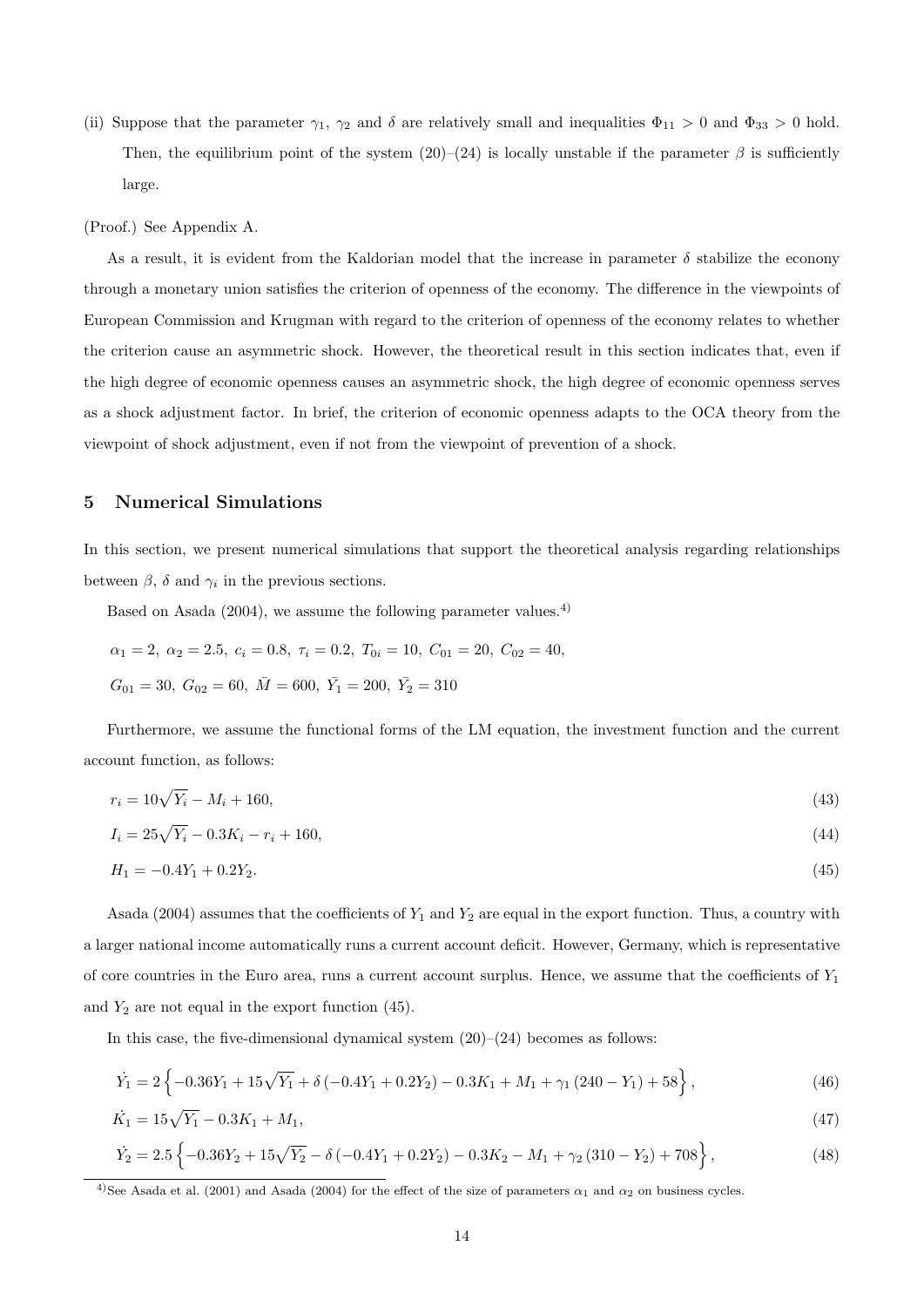

Note:  $\beta = 0.5$ ,  $\delta = 0.679$ ,  $\gamma_1 = 0$ ,  $\gamma_2 = 0$ .





Note:  $\beta = 0.8, \delta = 0.679, \gamma_1 = 0, \gamma_2 = 0.$ 

Figure 2: Increase in capital mobility

$$
\dot{K}_2 = 15\sqrt{Y_2} - 0.3K_2 - M_1 + 600,\tag{49}
$$

$$
\dot{M}_1 = \delta \left( -0.4Y_1 + 0.2Y_2 \right) + \beta \left( 10\sqrt{Y_1} - 10\sqrt{Y_2} - 2M_1 + 600 \right). \tag{50}
$$

The equilibrium values of Eqs. (46)–(50) depend on the size of the parameter  $\beta$ ,  $\gamma_1$ ,  $\gamma_2$  and  $\delta$ .

Now, we compute the trajectories produced by Eqs. (46)–(50) by selecting several values of *β*, *γ*1, *γ*<sup>2</sup> and *δ* and the following initial conditions of the variables:

$$
Y_1(0) = 200
$$
,  $K_1(0) = 1680$ ,  $Y_2(0) = 280$ ,  $K_2(0) = 1830$ ,  $M_1(0) = 280$ .

Figures 1–Figure 5 illustrate the trajectories of *Y*<sup>1</sup> and *Y*<sup>2</sup> by numerical simulation.

Figure 1 shows the case of business cycles with constant amplitude. In this case, the business cycles do not converge to the equilibrium point, whereas they do not diverge. If the parameters change only slightly, the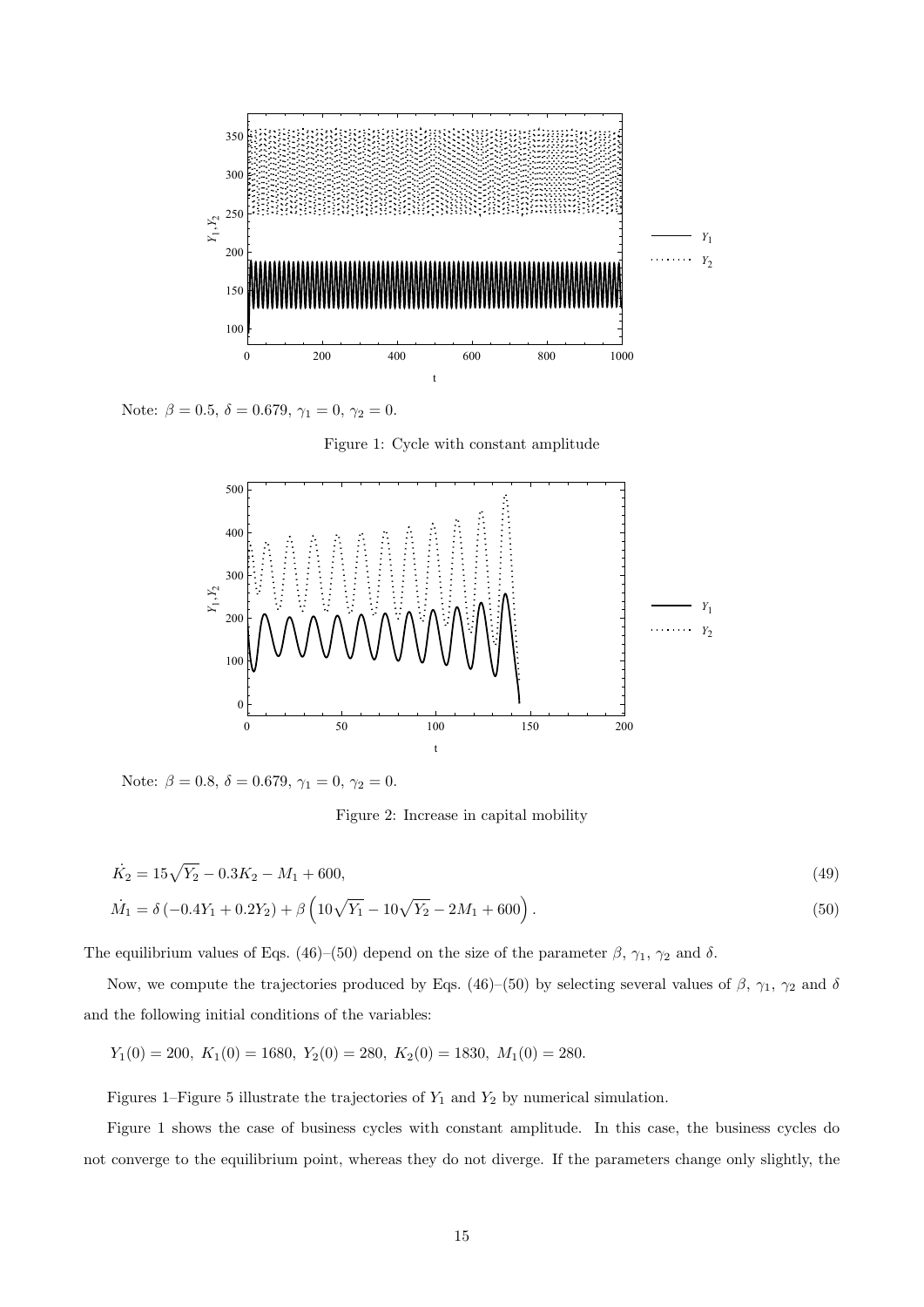

Note:  $\beta = 0.8, \delta = 1, \gamma_1 = 0, \gamma_2 = 0.$ 





Note:  $\beta = 5, \delta = 1, \gamma_1 = 0, \gamma_2 = 0.$ 

Figure 4: Greater increase in capital mobility than Figure 2

business cycles are stable or unstable.

Figure 2 indicates the case of an increase in capital mobility. This case can be conceived of as that in which parameter  $\beta$  increases by removing various barriers to capital movement in the Euro area. As Nakao (2017) points out, this case can also be conceived of as that in which *β* increases by the capital markets union in the European Union. If *δ* is relatively small in this situation, the business cycles are destabilized.

Figure 3 illustrates the case of an increase in the degree of economic openness under the same *β* in the case of Figure 2. As Proposition 2 clarifies,  $\delta$  is a stabilizing factor, mitigating the instability caused by an increase in *β*.

Figure 4 shows the case of an increase in capital mobility. In this case, the effect of instability caused by an increase in  $\beta$  is larger than the effect of stability caused by large  $\beta$ . Moreover, countries in a monetary union cannot improve by an increase in the degree of economic openness, because  $\delta$  reaches the maximum value.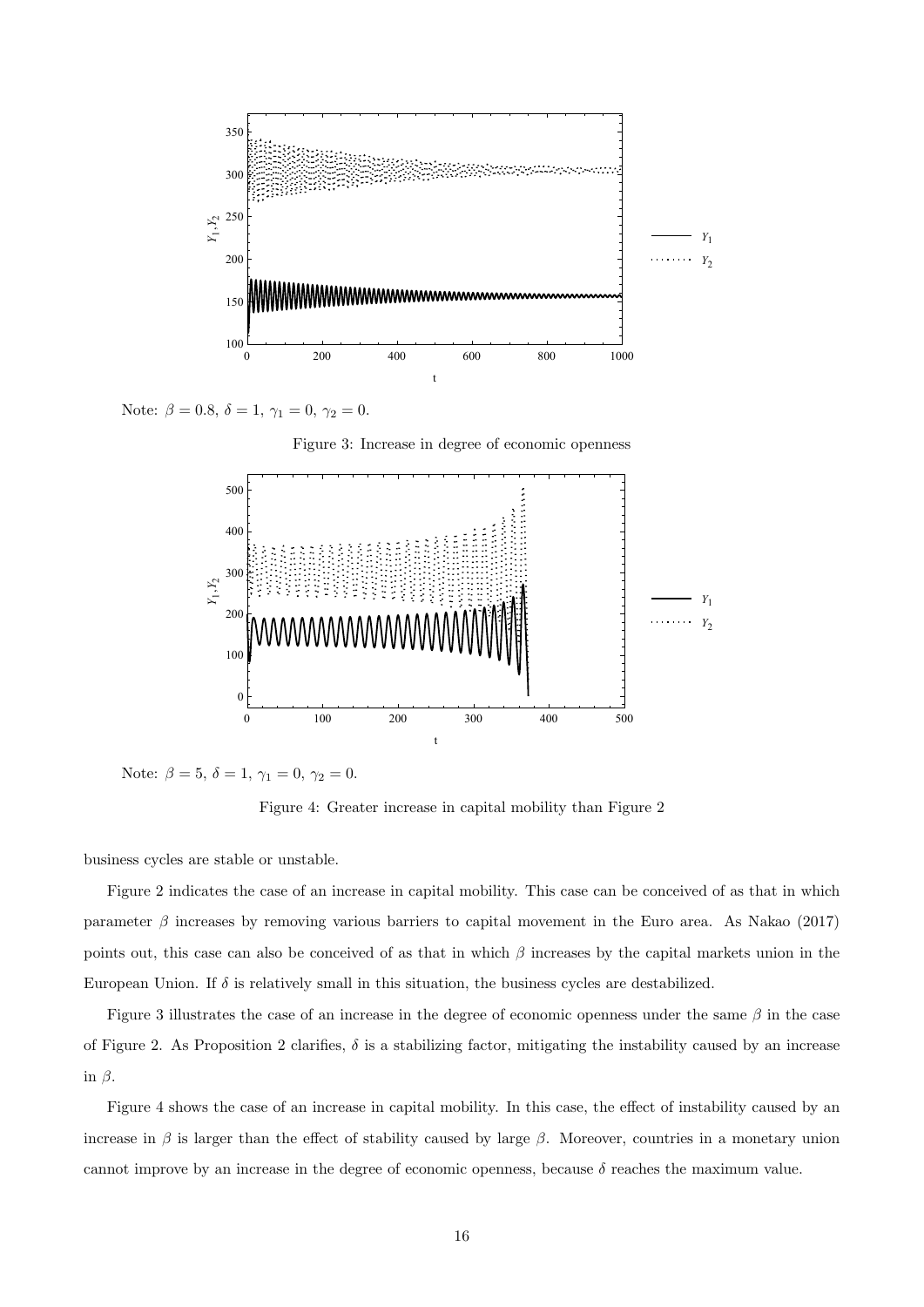

Note:  $\beta = 5, \delta = 1, \gamma_1 = 0.1, \gamma_2 = 0.1$ .

Figure 5: Increase in degree of counter-cyclical fiscal policy

| Case                                                                                                |       | $Y_1^*$ $Y_2^*$ $M_1^*$ $J_2^*$ |     |
|-----------------------------------------------------------------------------------------------------|-------|---------------------------------|-----|
| Figure 1 ( $\beta = 0.5$ , $\gamma_1 = 0$ , $\gamma_2 = 0$ , $\delta = 0.679$ )   157.2 303.9 274.1 |       |                                 | 2.1 |
| Figure 2 $(\beta = 0.8, \gamma_1 = 0, \gamma_2 = 0, \delta = 0.679)$                                |       | 157.2 303.9 274.6               | 2.1 |
| Figure 3 ( $\beta = 0.8$ , $\gamma_1 = 0$ , $\gamma_2 = 0$ , $\delta = 1$ )                         |       | 156.5 304.6 274.2 1.7           |     |
| Figure 4 ( $\beta = 5$ , $\gamma_1 = 0$ , $\gamma_2 = 0$ , $\delta = 1$ )                           |       | 156.5 304.6 275.1 1.7           |     |
| Figure 5 ( $\beta = 5$ , $\gamma_1 = 0.1$ , $\gamma_2 = 0.1$ , $\delta = 1$ )                       | 162.6 | 309.1 275.5                     | 3.2 |

Table 1: Equilibrium point, money supply and net export

Figure 5 shows an effect of counter-cyclical fiscal policy under the same *β* in the case of Figure 4. This policy can stabilize business cycles fluctuations caused by an increase in *β*.

Table 1 summarizes equilibrium values of Figure 1–Figure 5. As shown in Table 1, the change of *β* and *δ* have little effect on the equilibrium value. In the case of Figure 5, the equilibrium value of  $Y_1$  and  $Y_2$  increase with counter-cyclical fiscal policy. In this model,  $\gamma_i$  is not limited by a ceiling, whereas  $\delta$  is limited. Therefore, from the viewpoint of the stability of the business cycle and an increase in the equilibrium value, the influence of counter-cyclical fiscal policy is higher than that of the degree of economic openness.

#### **6 Conclusion**

In this study, we analyzed the effect that a high degree of openness of the economy—as one of the criteria for OCA—has on business cycles using a Kaldorian two-country model with a monetary union and imperfect capital mobility. The results of this study indicate that an increase in the capital mobility between two countries is a destabilizing factor, while a high degree of openness of the economy and a counter-cyclical fiscal policy is stabilizing factor. A monetary union causes an increase in capital mobility in the currency area. To offset the instability caused by an increase in capital mobility, other stabilizing factors are required.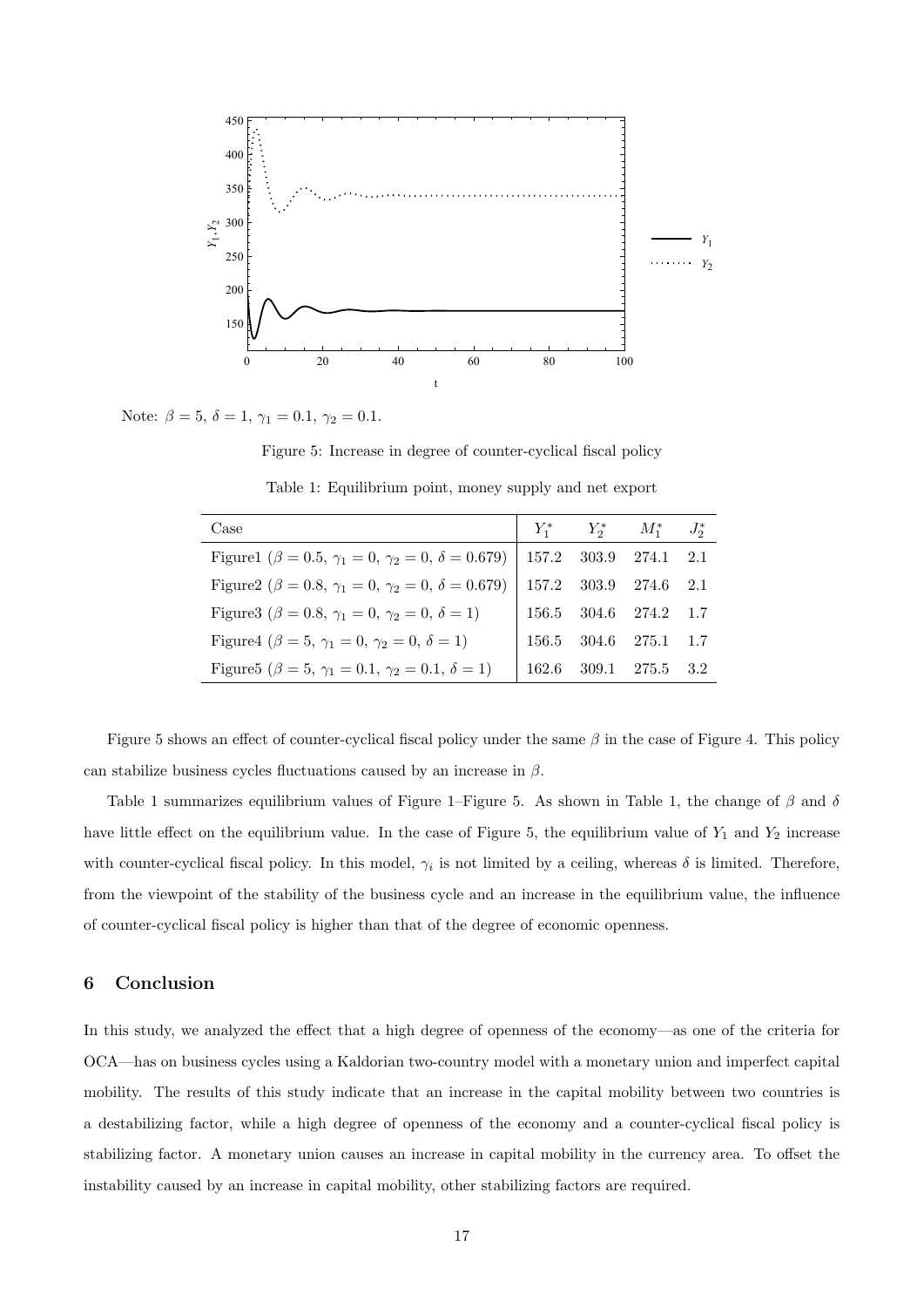The OCA theory has two key features. The first feature is whether prevention of the occurrence of shock is possible. The second feature is whether an adjustment is possible after a shock occurs. However, there is a competing view about the relationship between the degree of economic openness and prevention of asymmetric shock. European Commission (1990) consider that a high degree of economic openness prevents an asymmetric shock, whereas Krugman (1991) consider that it causes an asymmetric shock.

It is interpreted from the result of this study that a high degree of economic openness can adjust a shock in the monetary union regardless of whether the shock is asymmetric or not. Therefore, it seems natural to conclude that the criterion of degree of economic openness serves as one of the criteria fjor OCA, even if Krugman's view is correct and an asymmetric shock tends to occur.

However, there are upper limits to the degree of economic openness in previous simulations, as shown in the simulations. The Euro area increases the degree of economic openness by the creation of a customs union and a single market. Thus, it is difficult for the euro area to increase the degree of economic openness to deal with the euro crisis. It should be mentioned that a counter-cyclical fiscal policy is important to this problem in that such a policy is a stabilizing factor.

One of the limitations of this study is that we eliminate price fluctuations. Therefore, a further study of a model that includes the inflation rate and expected inflation rate should be constructed. Despite some remaining challenges, this study contributes to the literature on economic stability in economies with a high degree of openness.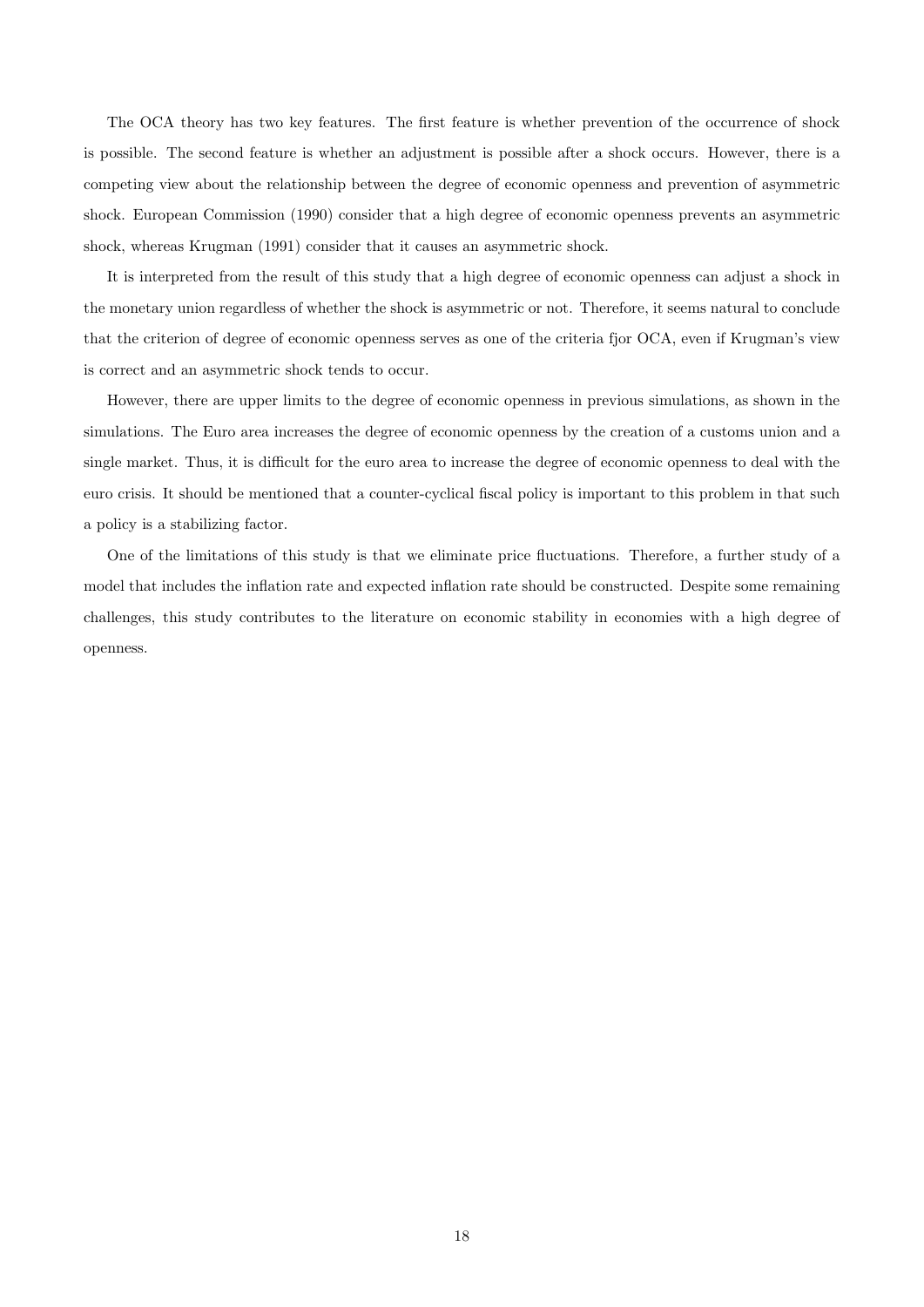## **Appendix A Proof of Proposition 2**

*Proof.*

(i) Suppose that parameter  $\beta$  is fixed at any level. If parameter  $\gamma_1$  is sufficiently large, then  $a_1 > 0$ . Second, if parameters  $\gamma_2$  and  $\delta$  are constant, we can express Eq. (32) as a function with respect to  $\gamma_1$  as follows.

$$
a_1 = b_1 \gamma_1 + b_2 \tag{A.1}
$$

Then, if parameter  $\gamma_1$  is sufficiently large, we have  $a_1 > 0$  because of  $b_1 > 0$ . We obtain  $a_2 > 0$ ,  $a_3 > 0$ ,  $a_4 > 0$ and  $a_5 > 0$  in a similar way.

Furthermore,  $\Delta_i > 0$  ( $i = 1, 2, ..., 5$ ) is a function with respect to  $\gamma_1$ . The coefficient of the highest order of each equation is positive. As a result,  $\Delta_i > 0$  if parameter  $\gamma_1$  is sufficiently large. In a similar way,  $\Delta_i > 0$  in the case in what  $\gamma_2$  is sufficiently large.

If the parameters  $\gamma_1$  and  $\gamma_2$  are constant,  $a_1$  is a linear equation with respect to  $\delta$ . The coefficient of  $\delta$  is positive. Thus,  $a_1 > 0$ , if parameter  $\delta$  is sufficiently large. For the same reason, we obtain  $a_2 > 0$ ,  $a_3 > 0$ ,  $a_4 > 0$ , and  $a_5 > 0$ , if the parameters  $\delta$  are sufficiently large.

Moreover,  $\Delta_1$  is a linear equation,  $\Delta_2$  is a quadratic equation,  $\Delta_3$  is a quintic equation,  $\Delta_4$  is a seventh degree equation and  $\Delta_5$  is a ninth degree equation with respect to  $\delta$ . The coefficient of the highest order of each equation is positive. As a result, we have  $\Delta_i > 0$  ( $i = 1, 2, ..., 5$ ) if parameter  $\delta$  is sufficiently large.

From the above, the equilibrium point of the system  $(20)$ – $(24)$  is locally stable, because the Routh-Hurwitz conditions are satisfied, if at least one of the parameters  $\gamma_1$ ,  $\gamma_2$ , and  $\delta$  is sufficiently large.

(ii) Suppose that the parameters  $\gamma_1$ ,  $\gamma_2$  and  $\delta$  are relatively small and inequalities  $\Phi_{11} > 0$  and  $\Phi_{33} > 0$  hold. If parameter  $\beta$  is sufficiently large,  $V_{51}(\beta) > 0$  and  $V_{53}(\beta) < 0$ . Then,  $\Delta_2$  is a quadratic equation with respect to *β*. The coefficient of *β* squared term is negative. Therefore,  $\Delta_2 < 0$  if parameter *β* is sufficiently large. From the above, the equilibrium point of the system  $(20)$ – $(24)$  is locally unstable, because the Routh–Hurwitz conditions are not satisfied in the case of sufficiently large *β*.

 $\Box$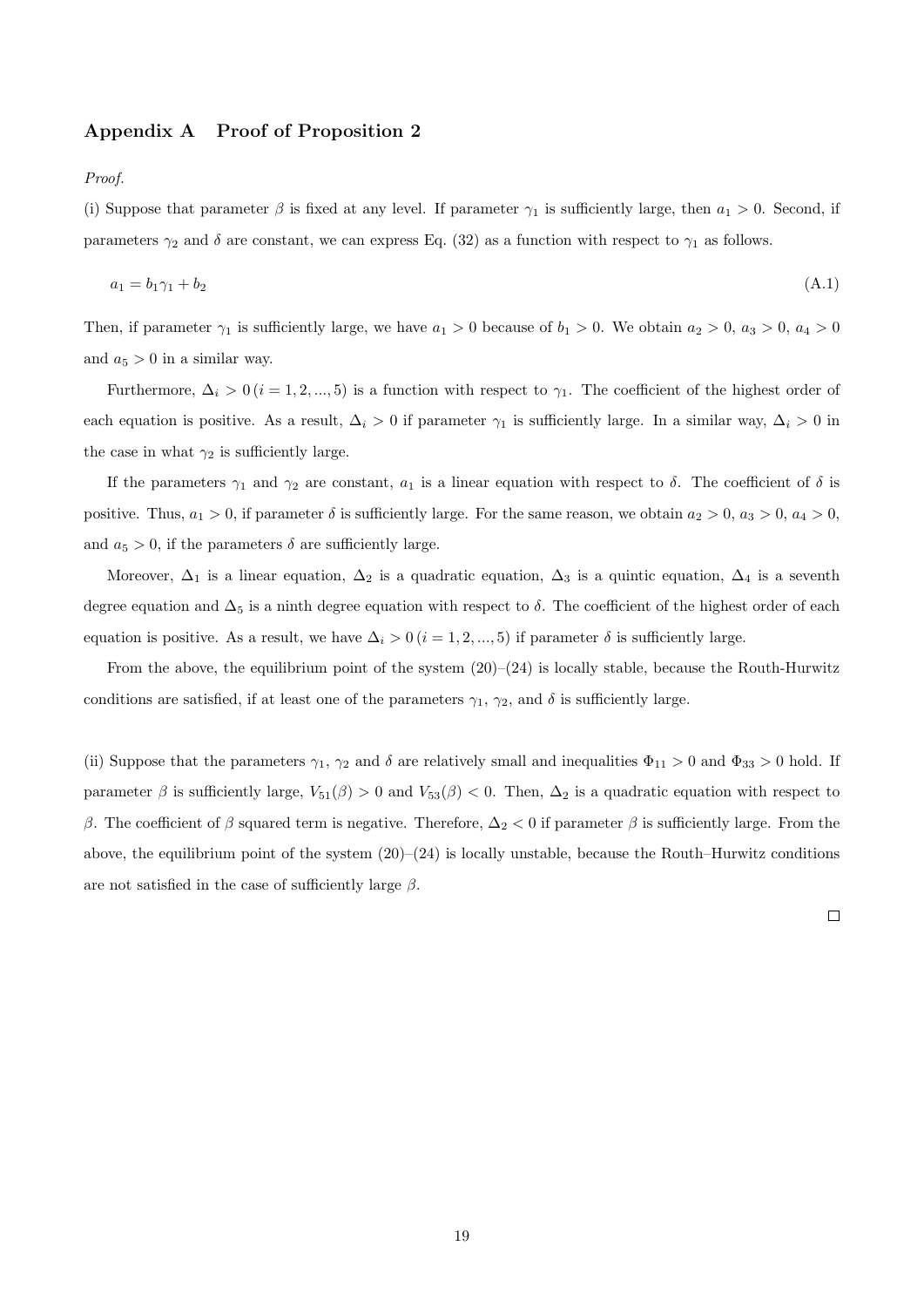## **References**

- Asada, T. (2004) "A Two-regional Model of Business Cycles with Fixed Exchange Rates: A Kaldorian Approach," *Studies in Regional Science*, Vol. 34, No. 2, pp. 19–38.
- Asada, T., T. Inaba, and T. Misawa (2001) "An Interregional Dynamic Model: The Case of Fixed Exchange Rates," *Studies in Regional Science*, Vol. 31, No. 2, pp. 29–41.
- Asada, T., C. Chiarella, P. Flaschel, and R. Franke (2003) *Open Economy Macrodynamics: An Integrated Disequilibrium Approach*, Berlin: Springer.
- Baldwin, R. and C. Wyplosz (2015) *The Economics of European Integration*: McGraw Hill, 4th edition.

De Grauwe, P. (2016) *Economics of Monetary Union*: Oxford University Press, 11th edition.

- De Grauwe, P. and Y. Ji (2016) "Flexibility versus Stability A difficult trade-off in the eurozone," *CEPS Working Document*, No. 422.
- European Commission (1990) "One Market, One Money An Evaluation of the Potential Benefits and Costs of Forming an Economic and Monetary Union," *European Economy*, No. 44.
- Gächter, M., A. Riedl, and D. Ritzberger-Grünwald (2012) "Business Cycle Synchronization in the Euro Area and the Impact of the Financial Crisis," *Monetary Policy & the Economy*, Vol. 2, pp. 33–60.

Kaldor, N. (1940) "A Model of the Trade Cycle," *The Economic Journal*, Vol. 50, No. 197, pp. 78–92.

- Kenen, P. B. (1969) "The Theory of Optimum Currency Areas: An Eclectic View," in Mundell, R. and A. K. Swoboda eds. *Monetary Problems of International Economy*: The University of Chicago Press, pp. 41–60.
- Krugman, P. (1991) *Geography and Trade*, Cambridge: MIT Press.
- McKinnon, R. I. (1963) "Optimum Currency Areas," *The American Economic Review*, Vol. 53, No. 4, pp. 717–725.
- Mongelli, F. P. (2002) "'New' views on the optimum currency area theory: what is EMU telling us?," *European Cenral Bank Working Paper Series*, No. 138.

Mundell, R. (1961) "A Theory of Optimum Currency Areas," *American Economic Review*, Vol. 51, pp. 657–665.

- Murakami, H. and T. Asada (2018) "Inflation-deflation expectations and economic stability in a Kaleckian system," *Journal of Economic Dynamics & Control*, forthcoming.
- Nakao, M. (2017) "Macroeconomic Instability of a Capital Markets Union and Stability of a Fiscal Union in the Euro Area: Keynesian and Kaldorian Two-Country Models," *The International Economy*, Vol. 20, pp. 13–46.